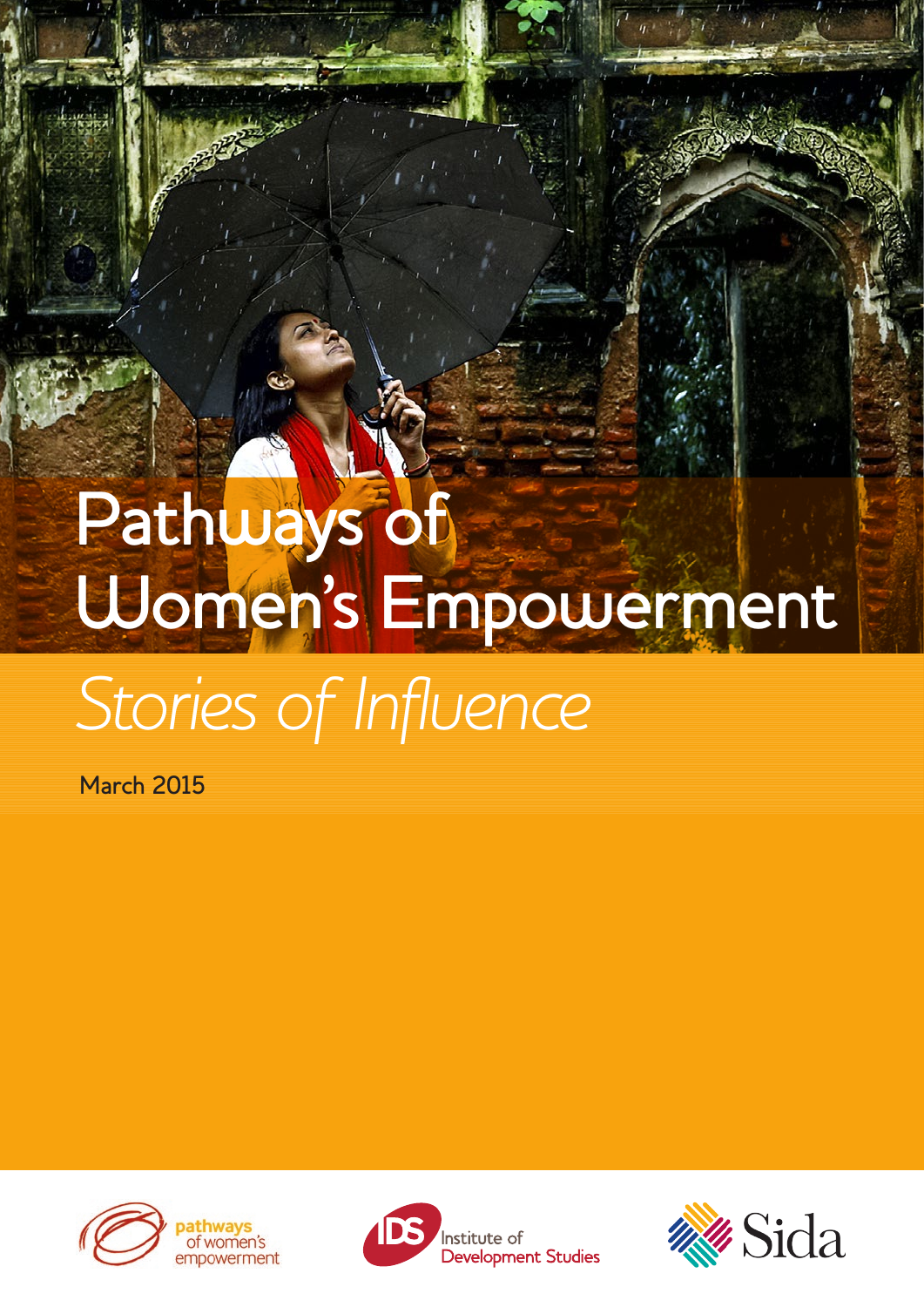Photograph by Sheikh Rajibul

#### **Acknowledgements**

Thank you to all the partners and friends of the Pathways of Women's Empowerment programme for their support and collegiality. We would also like to thank our colleagues from the Gender, Power and Sexuality programme, Kate Hawkins and Hazel Reeves for their support and feedback. IDS gratefully acknowledges the Swedish International Development Cooperation Agency (Sida) for their funding support.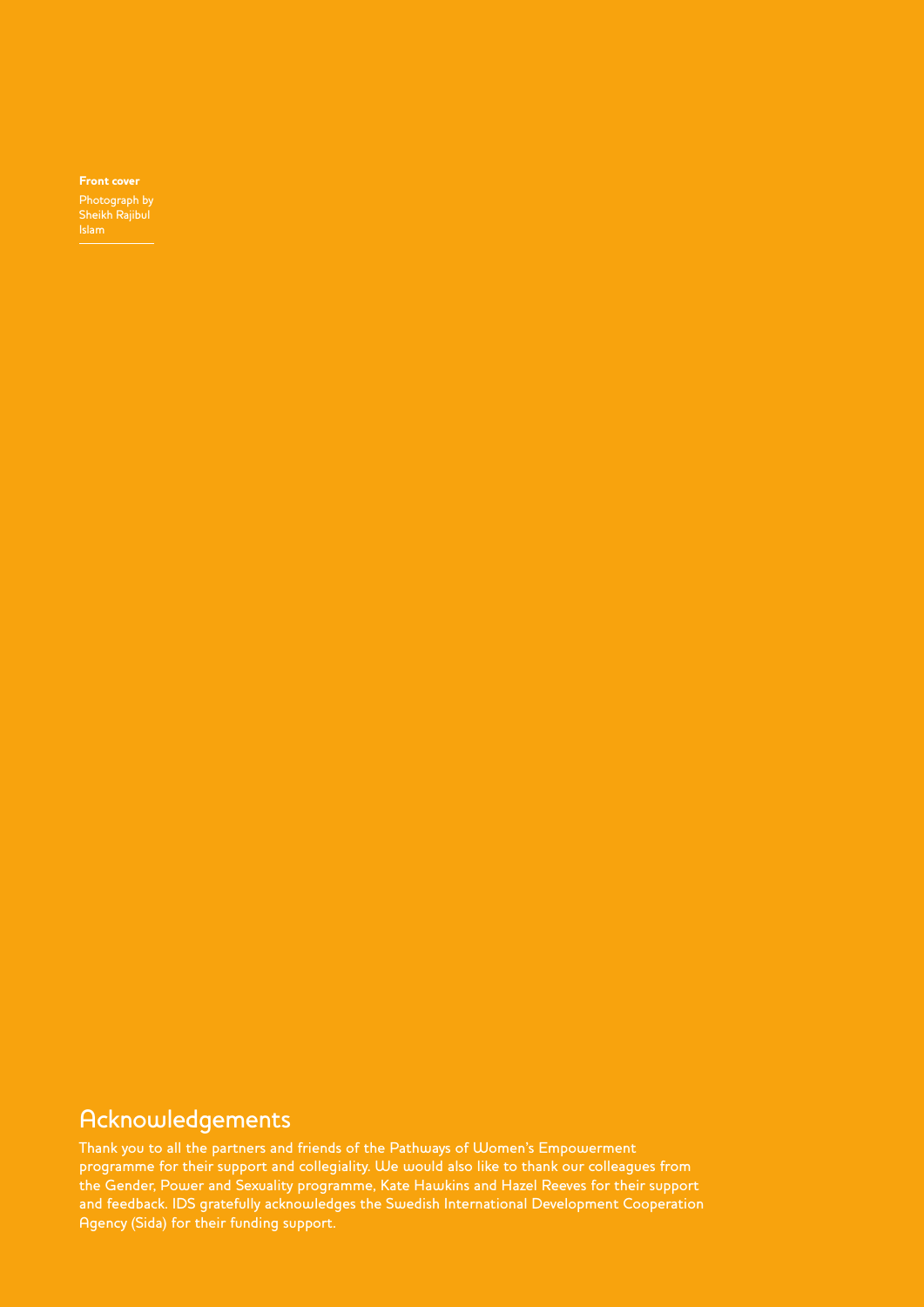### Contents

| 1 Background and Introduction                                      | $\overline{4}$ |
|--------------------------------------------------------------------|----------------|
| 2 Theory of Change                                                 | 5              |
| <b>2.1</b> Creating Critical Consciousness                         | 5              |
| <b>2.2</b> Working with 'Unusual Suspects'                         | 7              |
| 2.3 The Importance of Women's Organising and Networking for Change | 8              |
| <b>3</b> Stories of Change                                         | 9              |
| <b>3.1</b> Real World: 30% Women and Politics in Sierra Leone      | 9              |
| <b>3.2</b> Feminisms and Development: Pathways Book Series         | 12             |
| <b>3.3</b> Pathways Learning Platform                              | 15             |
| 4 Conclusion                                                       | 17             |
| References                                                         | 18             |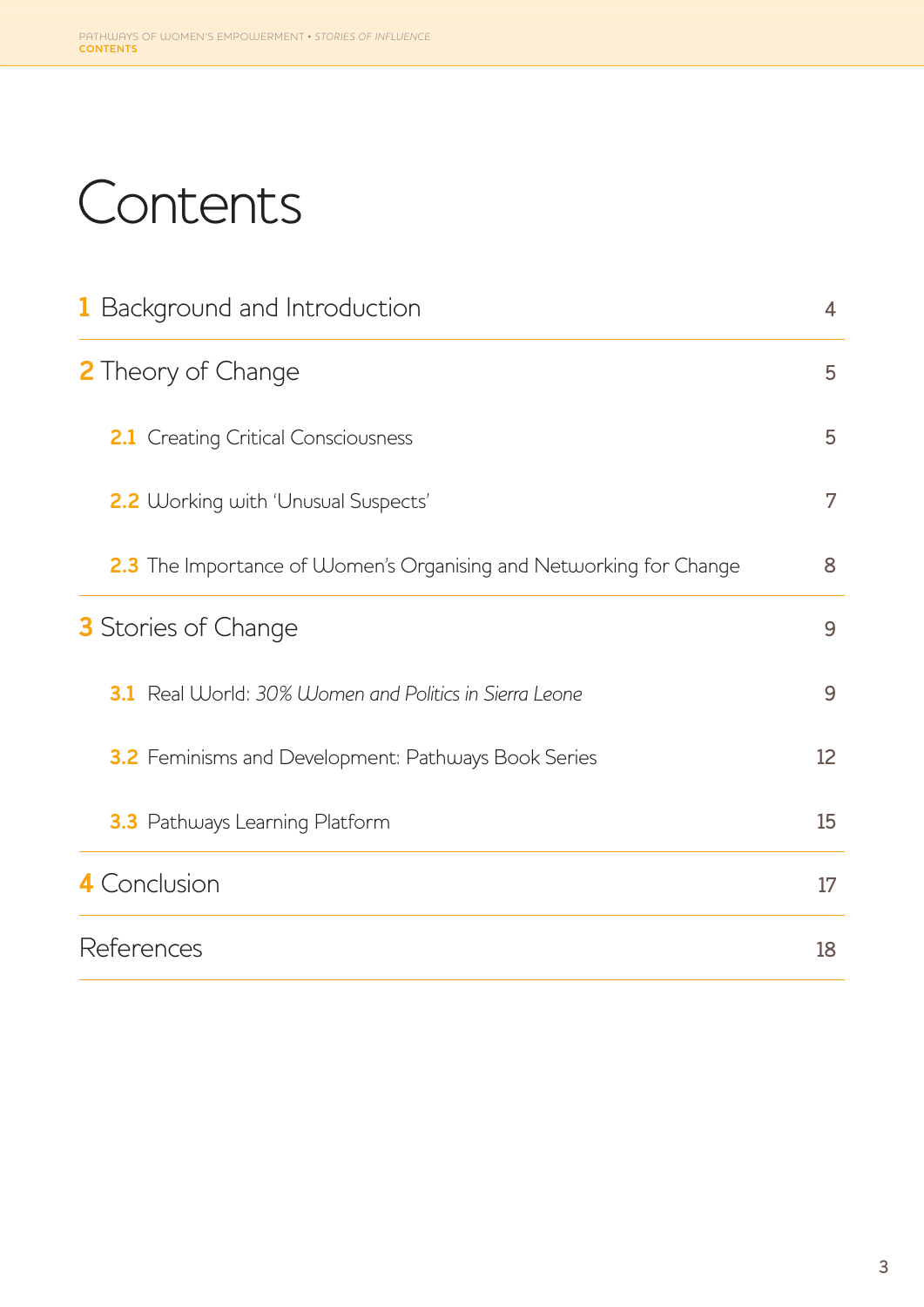### **1** Background and Introduction

**The Pathways of Women's Empowerment** programme's aim since its inception in 2006 has been to learn what works in achieving positive change in women's lives by exploring the systemic conditions that shape opportunity and by learning from women's own stories on how empowerment can be experienced. The ambitious inter-disciplinary research and communications programme we designed, funded by the UK Department of International Development from 2006 to 2011 uncovered a range of key learnings across the themes of our research on work, voice and body. As a work stream under the Gender, Power and Sexuality programme funded by Sida over the last three years our aim has been to insert these findings into global policy and cultural processes on women's empowerment and thereby influence future thinking in this area.

The key ingredient to the success of the Pathways programme has been its members and how we have worked together. Pathways partners come from a range of academic disciplines but

**GGThe key ingredient** to the success of the Pathways programme has been its members and how we have worked together. 55

also have experience from across the spectrum of development. They have been or are now donors, activists, NGO staff, political officials and journalists. This extensive range of experience has produced the ability to engage within the academic and policy arenas in distinctive ways.

We have been able to make the most of these networks to enter spaces which might otherwise have been much more difficult to reach. In addition, through the programme, we have made new connections with professionals outside the development sphere which has allowed us to be more innovative in our thinking in terms of communicating policy messages, e.g. artists, filmmakers, photographers, storytellers, and curriculum developers.

Another essential element of the Pathways programme has been its way of working. The Pathways programme was constructed to be

horizontal in terms of decision making, planning and budgeting processes with representatives from each regional hub on the management board. The aim of the structure was to build a community of trust and solidarity within the network. Although having horizontal decision-making processes could initially be challenging in terms of efficacy, for the longer-term this has been an important element in building a much stronger, mutually supportive and enduring network based on trust (see Kabeer and Huq 2014 for the importance of relationships in social mobilisation organisations).

An important aspect of the support has been the capacity building within the programme. There has been a mutual sharing of knowledge and encouragement which has resulted in a legacy of researchers who have been exposed to new methodologies and disciplines and institutions have been strengthened in terms of gender teaching and conveying gender research. For example, the Pathways Bangladesh team's experience of the Changing Images of Women photography exhibition links into their current work around Images of Caring Men which is part of the 'Making Unpaid Care Work more Visible in Public Policy' stream of the Gender, Power and Sexuality Programme (see Azim and Rahim 2009; BDI no date).

The approach to Pathways' internal structures is driven by our external approach to change - this emphasises the importance of change from within as well as from without. As John Gaventa notes for change to happen both sides of the equation need to be worked on 'creating responsive and accountable public institutions and enhancing the capacity of citizens to recognise and claim their rights' (2004). In the example of Pathways this has meant not only building members' capacity but also ensuring democratic processes were in place to jointly agree on our vision. For our work this has meant not only looking at what enabling structures need to be in place for women to live more empowered lives, but also exploring in what ways we can effect a change in consciousness for individuals' to have a belief in their entitlement to claim their rights.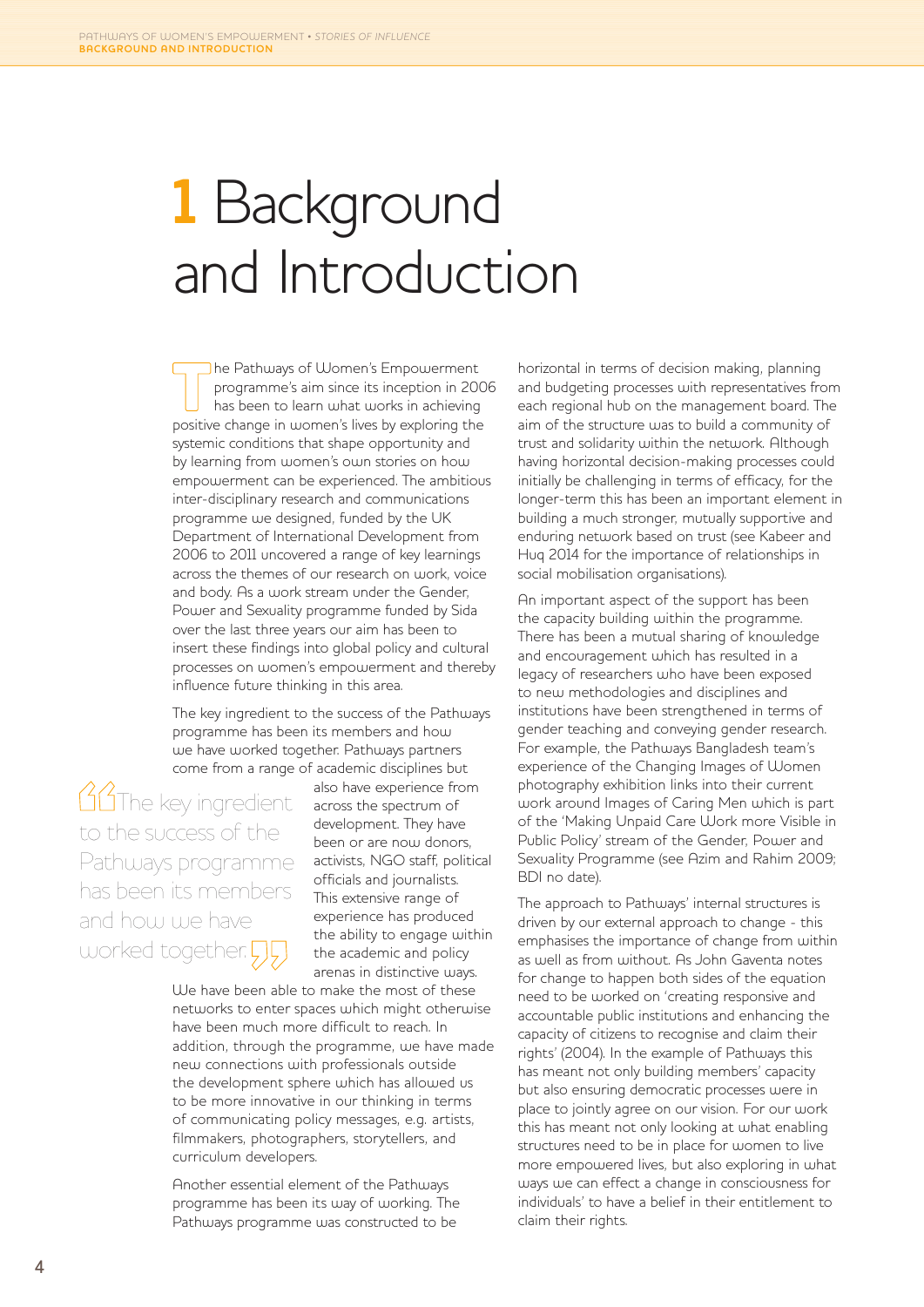## **2** Theory of Change

hange is not linear, it's bumpy and circuitous. The unexpected can sometimes thrust  $\lambda$ things forward or often set things back. In the case of gender equity, currently religious fundamentalism is a real risk, but also disasters and tragedies such as the unanticipated ebola epidemic take their toll. Even more positive innovations such as social media can be both enabling and disabling for instance in terms of online abuse directed towards feminist activists. This emphasises the importance of building on gains made and guarding against retrenchment. Change is a long-term project, which is why Pathways sees education development as a key strand of our work. All of our partners have included Pathways research within their Masters programmes and have developed modules influenced by the programme's findings. In addition to this we have developed a Pathways learning hub to provide curriculum resources to pupils from ages 11 up to 18, with other material adapted for use in training and for universities. Our aim is to influence understandings of gender equality within the classroom and to challenge stereotypes from an early age.

Our theory of change involves three interlinking strands. The first overarching strand is that for change to happen it needs not only structures to change but for the creation of a critical consciousness – a shift in what is possible and in new norms for women both individually and within society. The second strand moves on from that and is the importance of working outside the 'usual suspects' of academic and development interaction, to work with media professionals and the arts industry to help create these new narratives and visions of what works and what can work for women. The third is the importance of women's organising at both grassroots level but also within global policy to create change. These three strands are all closely woven together in our work.

#### **2.1** Creating Critical Consciousness

One of the key issues raised by the Pathways programme's research is that facilitating positive change in women's lives is not possible without

changing the underlying structures of constraint. These underlying structures of constraint include not only cultural and social norms which validate the unjust and unequal treatment of women – norms visibilised and represented through mechanisms such as restrictive laws, unequal pay and conditions, stereotypical representations of women in the media, etc – but also include limits

to the horizons of possibility or sense of entitlement that are internalised by women themselves. The Pathways premise is that whilst policy interventions such as micro-credit, quotas for women, legal reform etc are important in themselves, they cannot create lasting sustainable change unless they are backed up by

**A**GFacilitating positive change in women's lives is not possible without changing the underlying structures of constraint. 5)

changes in the disabling environments in which women live. This is a point Hania Sholkamy makes in an article on power and politics in the Arab context: 'Alleviating poverty and enabling women to make some income can better lives, but the enabling environment that confirms the right to work, to property, to safety, to voice, to sexuality and to freedom is not created by sewing machines or micro-credit alone' (Sholkamy 2010).

Expanding women's horizons of possibility requires the development of a critical consciousness (Freire 1970). It means facilitating women's awareness of their rights and fostering their capabilities. In other words, encouraging 'women to question their subordinate status in society and to demand recognition of their status as human beings' (Kabeer 2013: 6). In exploring the internal transformations needed to create this critical consciousness the Pathways programme draws on the Gender at Work framework (see Figure 1 over page).

This framework produced by David Kelleher and Aruna Rao (no date) suggests that in order for positive changes in gender equality to happen there needs to be both changes in institutions and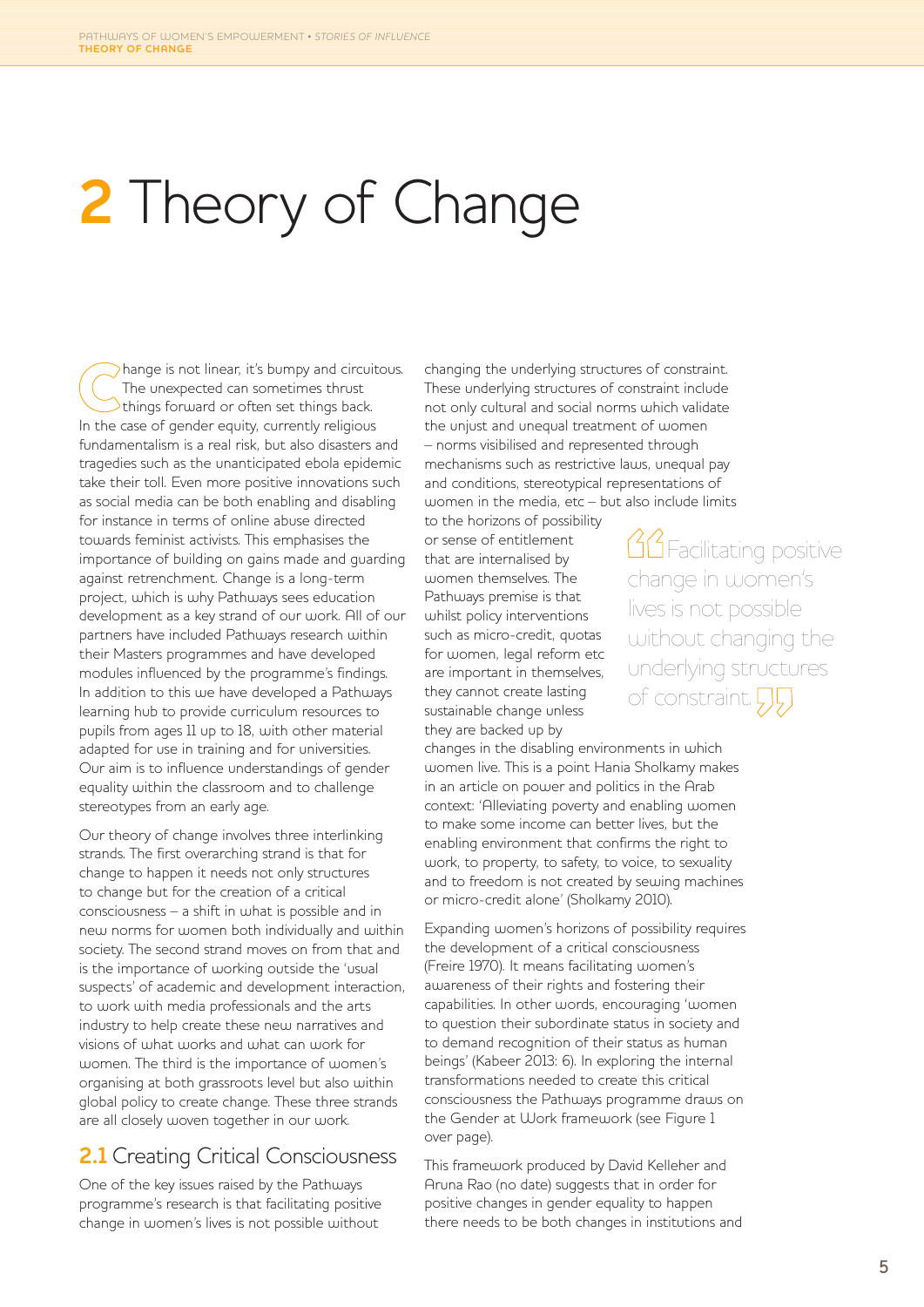#### **Figure 1 What are we trying to change?**



organisations. Their understanding of institutions is 'the rules for achieving social or economic ends' (*ibid:* 1), i.e. values and norms which are both internalised and explicit. The left side of their framework focuses on the informal, both individual consciousness and systemic practices and the right side focuses on the formal, at the individual level women's access to resources, and at the organisational level changes to formal laws and policies. Their argument is that these four spheres

**AG**We have been ambitious in our approach and the audience we want to reach but this stems from our fundamental belief in the need to challenge deep inequitable structures.

are linked and change in one relates to change in another.

In Pathways we see working on the left side of the Gender at Work framework as an important step in effecting change on the right side and much of our work has focused on this area. For instance an important element of the feminist cash transfer

programme we provided support for in Egypt was that it should facilitate poor women seeing themselves as citizens and taking an active part in normal societal structures – an example of this was bankerising payments allowing women access to bank accounts for the first time and more control of their own money (Sholkamy 2014). In Brazil in working with the National Federation of Domestic Workers (FENATRAD) to analyse their strategies of mobilisation we supported a photographytraining workshop for the domestic workers and a photography project to document their lives. This project had a transformative effect and helped create 'critical consciousness' for the women. For example, Maria de Fatima (30 years) reflected 'I felt I grew a lot because I learnt how to look more closely at my everyday life'. The resulting photos made a powerful statement to society prompting debate and reflection through their exhibition in an elite art gallery (see Cornwall and Sardenberg 2014). As Cornwall and Sardenberg (2014: 6) note: 'New knowledge generated by this process refocused the attention of the movement on longstanding issues of sexual harassment and abuse, and affirmed the importance of professionalisation as a pathway to rights and recognition'.

The challenge, however, is that this kind of change is more difficult and complex to effect. Changing entrenched attitudes and structures is not an easy win. Neither is support guaranteed from across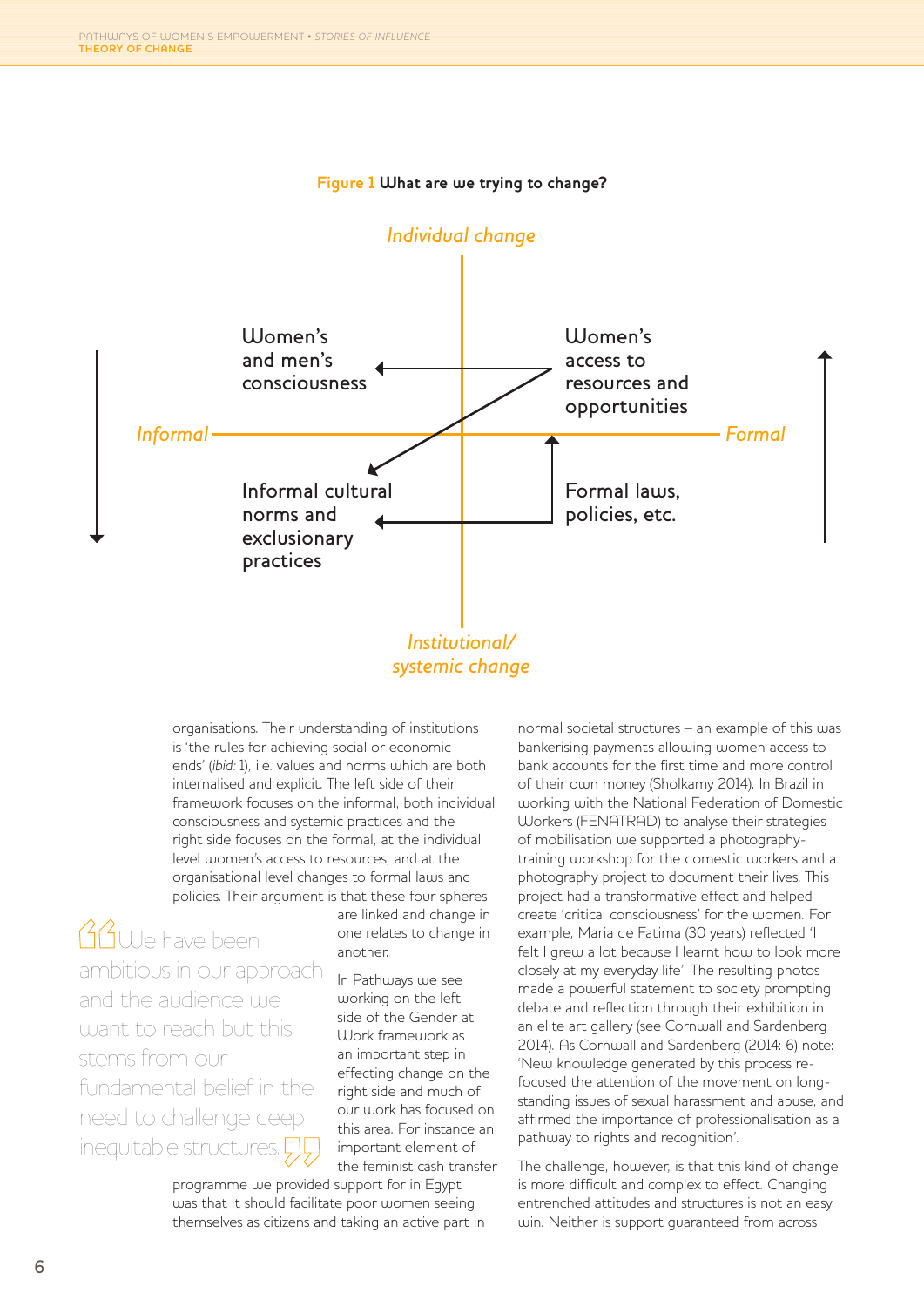all women – danger lies in succumbing to the myth of sisterhood. Not all women see gender equality in the same way or even support it and this can hamper attempts at change. This is why recognising and emphasising the importance of women's relationships and support networks is essential – harnessing help where possible including thinking about men and boys and not just women and girls. Pathways has approached this challenge by engaging with the media, culture and policy and taking what opportunity we can to repeat our message across these spheres in as many ways as possible in an attempt to influence these spaces (see for instance Cornwall 2014; Edwards 2014, *The Guardian*; Tadros 2012, 2014, *The Guardian*). We have been ambitious in our approach and the audience we want to reach but this stems from our fundamental belief in the need to challenge deep inequitable structures and to widen possibilities through challenging stereotypes and bringing about a rise in critical consciousness in order to achieve long-term sustaining change.

#### **2.2** Working with 'Unusual Suspects'

From the beginning of the Pathways programme we had an ambition to reach as wide an audience as possible with our work. In our first stakeholder mapping meeting we had suggested the general public but was told that was too ambitious. In working with 'unusual suspects', however, we have been able to reach far wider audiences than we could have hoped for working just through the narrower channels of academic and development interaction. These 'unusual' suspects have included: filmmakers, photographers, artists, music professionals and school curriculum professionals. One of the key moments in our communications strategy was in deciding to employ a dedicated communications manager. The candidate selected, Tessa Lewin, had links to both the development and arts worlds and was able to draw on her networks within the arts to put together exciting ideas such as the Real World film scheme helping us to create more imaginative projects and to put key issues and messages across in far more creative ways than before. Getting researchers to work with arts professionals gave them space to reflect on what their work meant and helped present it in clearer more accessible ways for a public not immersed in development jargon.

There can, however, be risks and challenges in working with 'unusual suspects'. For instance, there was initially a gap between how some of the filmmakers and the researchers perceived

the issues which were to be explored and there was a balance that needed to be reached in terms of conveying the complexity of the issues against the need for a simple, clear narrative. The Communications Manager spent a lot of time in negotiation to reach a place where both the researchers were happy with what was being

conveyed and the artists were satisfied with the story being told. As well as the Communications Manager playing an essential role in mediating these relationships, the risk was also mitigated by the filmmakers being able to work directly with Pathways researchers and getting privileged access to local experts and research participants which was

 $11$ didn't know anything about women's empowerment apart from what I lived and I had specific perceptions and I learnt a hell of a lot from Andrea and it has shifted how I see a lot of things. 55

something they wouldn't normally easily have as independent filmmakers.

Another risk is that in working with independent filmmakers you lose some control in terms of how research is articulated. The relationships of trust that were built between filmmaker and researcher were essential in this respect.

A critique that could be levelled at the Real World scheme is that we were using filmmakers from the global north who were not local to the research. Ideally we would want to use local filmmakers, but for Real World we had an opportunity to partner with Screen South, formerly part of the disbanded UK Film Council, who brought with them networks and links to exhibition opportunities which far exceeded any we could have achieved independently. Part of the rules of the Screen South association was that selected filmmakers should come from the southern England region. We hope, however, to have left a legacy of independent filmmakers who have been influenced by the Pathways approach to women's empowerment and in some cases have gone on to produce further development films with a more nuanced approach to the issues.

We believe that incorporating research with creative communications has been an important method of influencing change. Firstly, it has changed the researchers' perceptions of what can be achieved through communications, some were initially hesitant about using visual methodologies having been used to more traditional routes of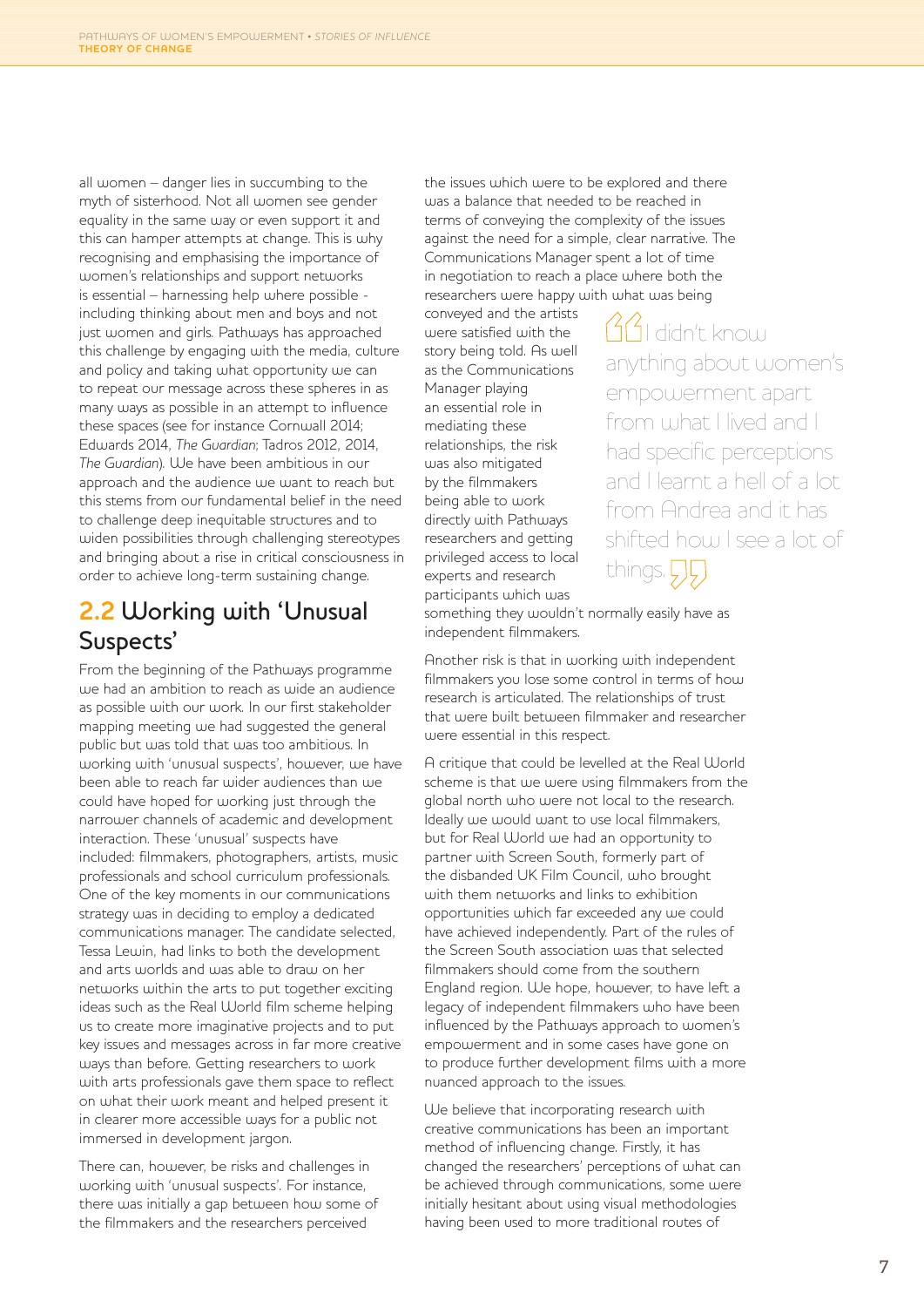dissemination through academic papers and articles at the end of projects, but they came to fully embrace it and creative communications were integrated throughout the programme. Secondly, it has helped influence a cadre of arts professionals who we hope in turn will influence others throughout their industry with their work. It has helped them reflect on the kinds of messages they convey in their work – particularly within

11 Much of our research has looked into the effectiveness of women's organising and what works and what doesn't. 55

development. Kat Mansoor from Animal Monday, one of the first filmmakers to be involved in the Real World scheme commented at the Pathways Beyond 2015 conference: 'I didn't know anything about women's empowerment apart from what I lived and I had specific perceptions and I learnt a

hell of a lot from Andrea and it has shifted how I see a lot of things'. Finally, it has helped us to begin to fulfil our initial goal of reaching a general public. The films created through the Real World project have been shown at numerous film festivals all over the globe, photographs taken in all the Pathways regional hubs have been shown at a multitude of exhibitions and in our most recent major project our research findings and creative products have been repurposed for education and are being piloted in an increasing number of classrooms as a new educational resource.

#### **2.3** The Importance of Women's Organising and Networking for Change

The importance of women's movements and organisations in mobilising for women's rights is emphasised in much of feminist writing. The Gender at Work framework argues that change happens in a large part as a 'result of the actions of organizations' (Kelleher and Rao no date: 1). Naila Kabeer also notes how effective women's organisations have been in being a force for change on the issue of violence against women (Kabeer 2013: 3). This point is well known but it needs reiterating and reinforcing and was one of the key messages in Pathways' report to the Department for International Development in the UK, DFID in 2011, *Empowerment: A Journey Not a Destination* (Pathways 2011). Much of our research has looked into the effectiveness of women's organising and what works and what doesn't.

In Bangladesh, Sohela Nazneen and Maheen Sultan worked with three national women's organisations

to explore the different strategies they used to become an effective voice for women's interests. This included how they worked with political parties, the state and civil society. In Sierra Leone, Hussainatu Abdullah worked closely with the women's groups campaigning for a minimum 30% quota to be set for women in the Sierra Leonean parliament, this led to the production of the Real World 30%: Women and Politics in Sierra Leone film which the women's groups have subsequently used in their campaigning. With her project on feminist bureaucrats, Rosalind Eyben explored how women in donor and policymaking organisations negotiate their relationships with women's organisations and work with them in promoting a feminist discourse.

Our strategy has come from a recognition of the role women's organising plays in bringing about change as Anne-Marie Goetz notes:

In a bureaucracy you are encouraged to think that the way you change policy is through rational argument and good data. But everybody knows, and certainly feminists argue, that the way you change policy and practice is through political power. In the long run, the only thing that is going to change international policy is the strength of the domestic women's movement in any specific country, and that change coming through that country to the international arena. Strong women's movements shape what national representatives do and say in the UN. Without this, which is exactly the situation in many conflict zones where women's movements are decimated or dispersed, all we have is reasoned arguments and solid data. What we really need to do is invest in domestic women's movements, but the timetable of stopping violence often precludes that. (Hudson and Goetz 2014: 34)

We have consistently repeated this message in our writing and have also worked to amplify women's voices where possible and the positioning of Pathways members has aided this. Pathways Latin America Brazilian members, for example, are academics and activists and are organisers of the national observatory monitoring the application of Brazil's domestic violence law. They have also worked closely with FENATRAD, the union of women domestic workers and are part of the Brazilian feminist movement's political lobby known as the 'lipstick lobby'. In Egypt, Mariz Tadros has been working with feminist activists mobilising around the Egyptian revolutions and has been drawing attention via both visual and written media to the issue of politically motivated sexual violence enacted during demonstrations (see Tadros 2013a, 2013b, 2013c).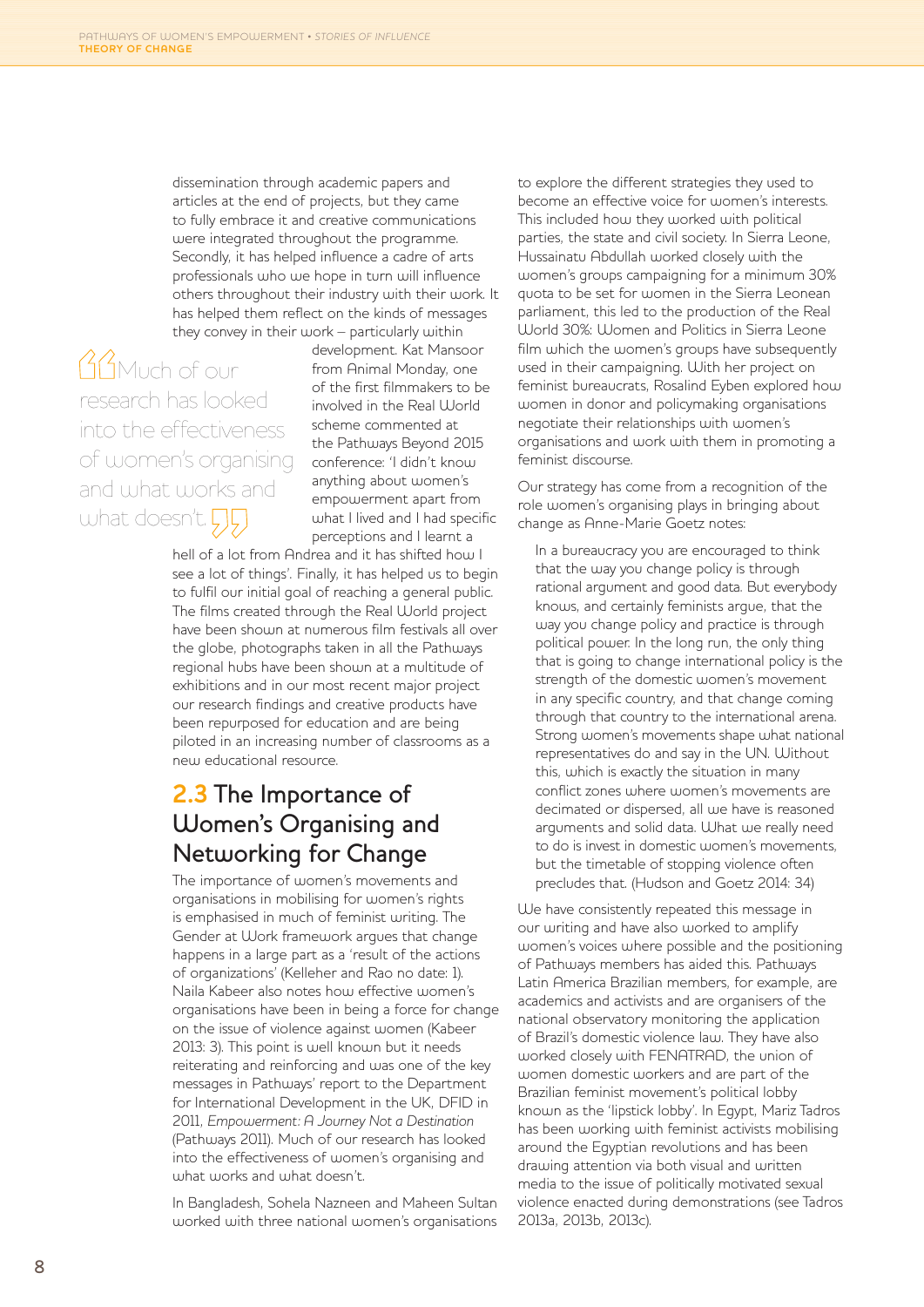

### **3** Stories of Change

A Image from *30%: Women in Politics in Sierra Leone*, animated by Emily Cooper.

Goal: Influencing global policy and programming – Pathways work referred to in policy debates. Academics from the Global South are published and their perspectives made more visible. Expose new areas of work that break mainstream conventional approaches. Challenging conventional paradigms.

#### **3.1** Real World: *30% Women and Politics in Sierra Leone*

The Real World film scheme was set up by the Pathways of Women's Empowerment programme in cooperation with Screen South, a creative development agency based in the south east of England, and formerly within the UK Film Council. The scheme was managed by Tessa Lewin, Pathways Communications Manager, and its aim was to link talented young

documentary filmmakers with academics from Pathways to collaborate on a series of short films broadly exploring concepts around women's empowerment. The nature of the co-funding arrangement with Screen South meant that the filmmakers who applied for the scheme had to be from the southeast England area. The scheme, however, offered an opportunity for these filmmakers from the Global North to work with researchers from the Global South and to listen to their perspective on issues and interact in ways they had never previously been able to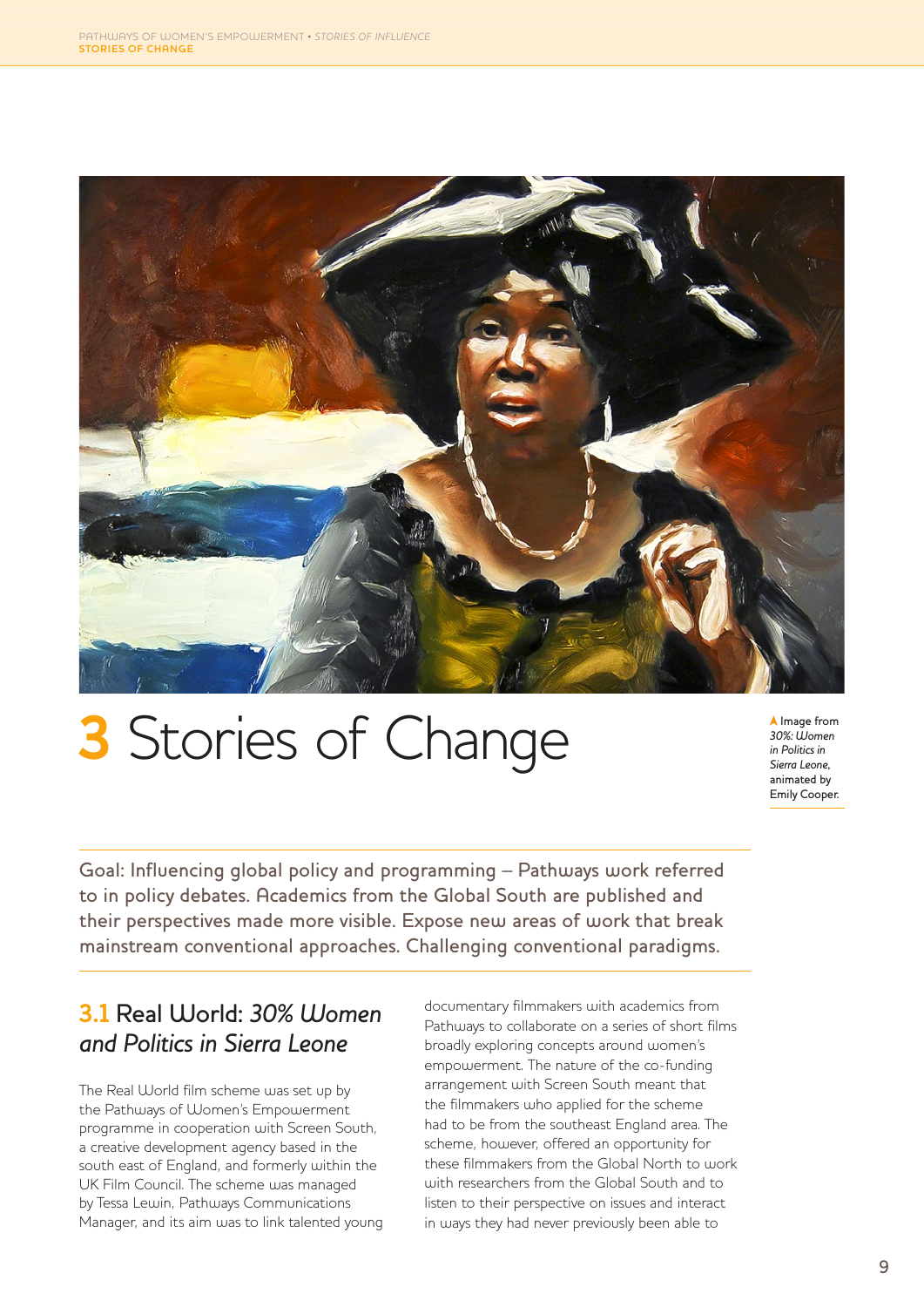and hopefully shape the filmmakers' thinking about development issues and influence others in their thinking. For the researchers it gave them an opportunity to reflect on what their work meant

**AG**We hoped to create more nuanced development stories that maintained both a strong narrative arc, and high production values; films that could engage audiences beyond the development industry. 55

and think about it from a different perspective in terms of the messages they wanted to give out to a non-development audience. By doing this we hoped to create more nuanced development stories that maintained both a strong narrative arc, and high production values; films that could engage audiences beyond the development industry.

The first three films under the scheme – *A Vida Politica*, *Thorns and Silk* and *Khul*

were undertaken whilst Pathways was a research programme consortium funded by UK Department for International Development. They were very well received and were shown internationally at a range of film festivals including:

- Luna Fest, USA travelling festival
- South by South West, Texas, USA
- Henley International Film Festival, UK
- Guardian Hay Festival, UK

One of the key lessons from our first experiences of the scheme was not to underestimate the time needed to develop the relationship between the researchers and the film crew in order to build an understanding of the issues at stake. In fact for one of the first films, A Vida Politica, Pathways Director, Andrea Cornwall travelled with Kat Mansoor, the Director of the film, to the research locations to explain the nuances of the findings and to avoid the pitfalls of falling into easy stereotyping. Kat commented that she found this really useful and learnt a lot from Andrea and it shifted her thinking on women's empowerment issues which in turn influenced her subsequent films. We took all this learning into the last Real World film: *30%: Women and Politics in Sierra Leone* which is the subject of this story of change.

*30%: Women and Politics in Sierra Leone* is directed by Anna Cady and Emily Cooper and focuses on the Sierra Leonean women's movement's campaign for increased participation for women in Sierra Leone politics and their aim to achieve legislation for a minimum 30% quota. The film

explores this issue through the stories of Dr Bernadette Lahai of the Sierra Leone People's Party, Barbara Bangura, National Coordinator of the Women's Solidarity Support Group, and Salamatu Kamara, a prospective parliamentary candidate. The film was made in 2011 jointly funded by the Swedish International Development Agency (Sida) with the Ministry of Foreign of Affairs, Norway.

Time was still an issue in the making of this film, and the Director, Anna Cady, remarked that it was challenging to make the film in the time available – the team had two weeks in Sierra Leone to work with Bernadette, Barbara and Salamatu doing interviews and filming. If the team had had more time they would have liked to explore the women's stories in more detail, although the filmmakers were clear that their approach was listening to the women and being guided by them on what they wanted to get across. Again it took a lot of time both from Hussainatu Abdullah, the researcher, and Tessa Lewin to work with the filmmakers to produce the film. Anna Cady commented that 'Tessa was an important formative part of it and without her it wouldn't have taken the form that it did'. Ultimately the time spent has been worthwhile as the film has been very well-received.

The key to the success of the film is based in our theory of change in working with 'unusual suspects'. As Neelam Hussain from Simorgh commented 'The message is not new but the way it is done brings the message home'. The demand for quotas to get more women into politics is a familiar plea, but what makes this film far more powerful and connects it to more people is its use of animation. It is the co-working between researchers who are able to provide nuanced arguments and arts professionals who insert a fresh take on development that helps to make the film succeed as Anna says 'to engage with people who wouldn't normally listen'. Anne-Marie Goetz notes in a recent article with Natalie Florea Hudson that: 'The most powerful tool for changing hearts and minds is, first, direct exposure to women who have experienced violence and conflict, and second, clever media work that brings women's experience of conflict to life for policymakers … It is critical to expose policymakers to an alternative perspective, which is most effective when there is an emotional element. Policymakers have to feel differently in order act differently' (Hudson and Goetz 2014: 341-2).

*30%: Women and Politics in Sierra Leone* has been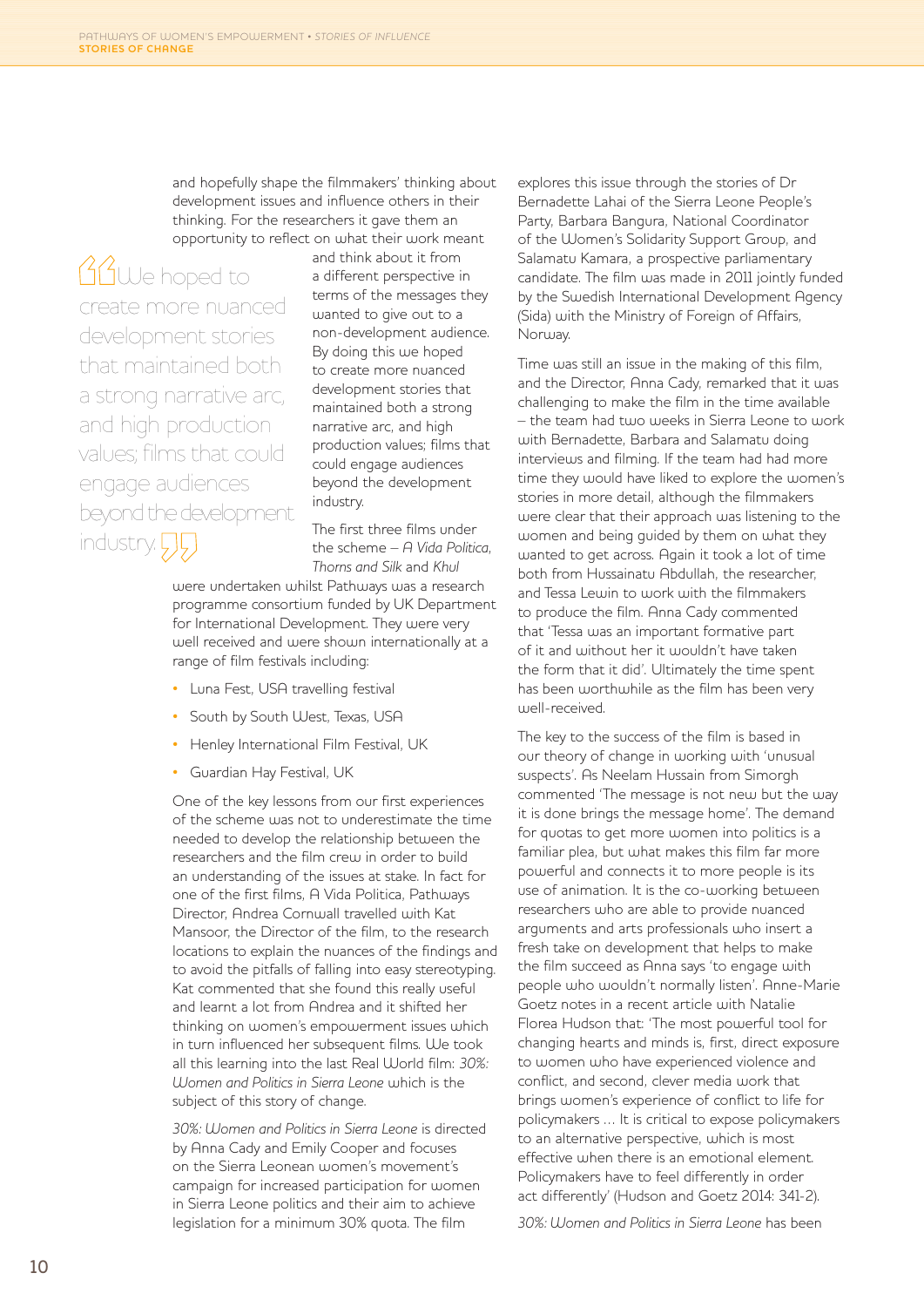more successful than any of the previous Real World films in capturing the imaginations of audiences and this is most probably due to its stunning visuals and simple story. Comments from Vimeo where it was selected for staff picks in November 2013, include: '…a story brilliantly told and the art work is simply fantastic…', 'great animation, great story. A mini-documentary that will be very empowering to not only women of Sierra Leone, but possibly women in other countries as well', 'very intriguing, visually and conceptually'. However, the success is also due to the groundwork done in building up the relationships between researchers and filmmakers to carefully think through the story being told.

The fact that the film was successful in getting selected for the USA's largest and most influential film festival – the Sundance Film Festival in Utah – was really significant in increasing its impact. *30%: Women and Politics in Sierra Leone* was one of only 65 short films out of a total of 8,102 submissions successful in connecting with the selection panel in order to be chosen for screening. Since that screening it has been selected for Vimeo staff picks (as mentioned above) which resulted in 141,672 downloads (when it was initially selected it was having 1,000 views an hour). It has been picked up by *The Atlantic* online news journal, the *Guardian*, and was shown over summer 2014 at a large screen at Canary Wharf underground station as part of Art on the Underground. Other film festivals it has been shourn at include:

- Sundance Film Festival, USA
- Mecal Short Film Festival, Barcelona, Spain
- Opin Yu Yi, Sierra Leone Human Rights Film Festival, Freetoun
- Melbourne Human Rights Film Festival
- Twin Cities Black Film Festival, Minneapolis, USA
- Flying Broom, Ankara, Turkey
- Real Film Festival, Newcastle, Sydney, Australia
- I Will Tell Film Festival, London
- Film Brothers Productions, Wilmington, Delaware, USA
- Montreal Black Film Festival, Canada
- Milwaukee Film Festival, USA
- Cinema et Droits Humains, Amnesty, Paris, France
- Underwire, London, UK
- Carrefour du Cinéma d'Animation, Paris, France
- London Feminist Film Festival
- European Film Festival, Seville, Spain
- Babylon, Berlin Feminist Film Week, Germany
	- Luxor African Film Festival, Luxor, Egypt
- Athena Film Festival, New York, USA
- Southampton Film Week, UK
- Berkshire Conference of Women's History, Toronto, Canada

In terms of showing the film within policy and development circles, *Women and Politics in Sierra Leone* was shown as part of a joint Pathways/UN Women event at the Commission on the Status of Women annual meeting in New York in 2013. The event was held within the UN building and the focus was on women's economic, political and bodily empowerment. The film was also shown at an event on 'Women in Government and Politics: Increasing the Numbers. Access. Progress' held in November 2013 at the Central Hall of the Houses of Parliament. At this event, the film was exhibited by Nigerian representatives, who had approached us for permission after finding it on the internet. The Houses of Parliament event was attended by MPs from East Dunbartonshire, Walthamstow and South West Norfolk.

We were also approached by UNESCO for permission to use the film as part of their new report site on gender equality and culture and it features there as an example of good practice, alongside an interview with Yaba Badoe, a Ghanaian/British filmmaker with whom we have also partnered to make a film called *Honourables*, on the experiences of women district councillors in Ghana. Finally, most recently *Women and Politics in Sierra Leone* has been shown during a debate on the deliberately provoking proposition 'What if Women Ruled the World?' held at the Brighton Fringe Festival in May. The debating panel included Caroline Lucas, Green MP for Brighton, Melissa Leach, Director of IDS, Andrea Cornwall, Director of Pathways, and Ifrah and Muna Hassan, outreach workers from Integrate, Bristol, UK who campaign against all forms of violence and abuse against women.

As part of our aim of making change happen through supporting women's organising, we provided over 100 copies of the film to the 50/50 Group in Sierra Leone via Aisha Ibrahim, their President. The 50/50 Group is a non-partisan organisation, advocating and campaigning for an increased political participation and equal representation of women in decision-making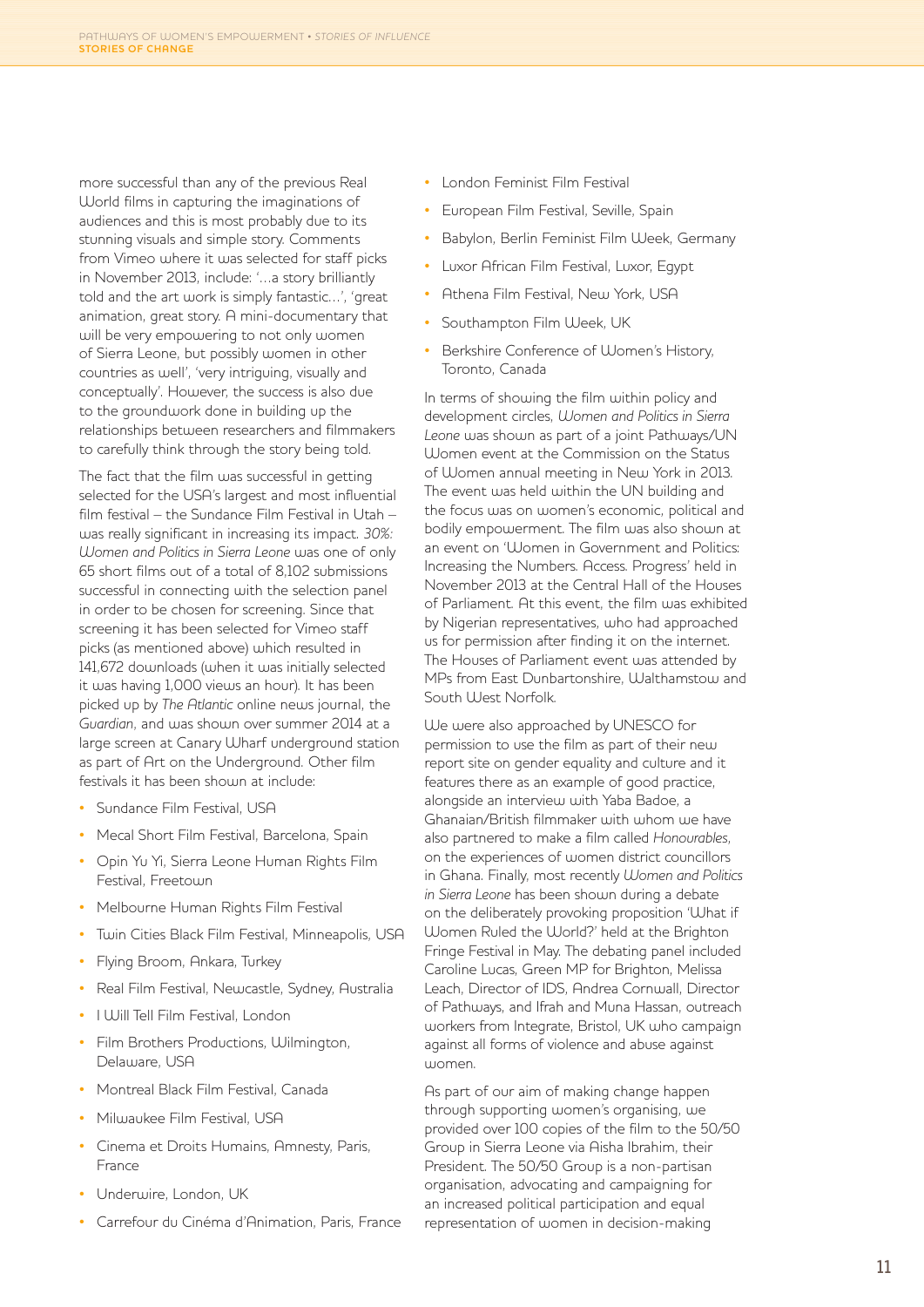processes and initiatives at all levels in Sierra Leone. Currently they are working to influence the Constitution Review Process in Sierra Leone and the 30% quota is one of the things they are encouraging women to ask for in their submissions to the Constitution Review Committee. Aisha reported that:

The DVDs were distributed to Community Support Organisations across the country (at least 35) and they were encouraged to show them during trainings for the Constitution Review Process in their communities of operation. The 50/50 Group have used the DVD in over 30 trainings nationwide on "what women want in the new constitution".

Events at which the film was shown include a consultation organised in Makeni by the Campaign for Good Governance at which women from a

**A**SThe reach and spread of the film has been way beyond any expectations we had when it was first developed. 55

range of sectors including agriculture, medicine, the forces, education, business, and from regions across the country were represented, and an event for the National Democracy Institute in Freetown. One challenge that has hampered the showing of the film in more remote locations in Sierra Leone is the

lack of electricity. The 50/50 Group also wanted to show the film on national TV but lack of funds was an issue as the national broadcaster refused to shou it for free

The demand for a 30 percent quota for women in the Sierra Leonean parliament to be enshrined in the constitution has now been put forward as a position paper to the Constitution Review Committee. The committee was due to conclude in March 2015. However, the devastation caused by the ebola crisis has hampered progress.

*30%: Women in Politics in Sierra Leone* is a clear example of how the three strands of Pathways' theory of change have worked together to create a powerful product with a clear storyline which touches emotions and has engaged audiences across the world – helping to develop 'a critical consciousness'. Following its selection for Vimeo, Barbara Bangura commented that she was so surprised and 'so excited when [her] niece from Australia contacted [her] about it and asking what she should do to help'. The reach and spread of the film has been way beyond any expectations we had when it was first developed. As Neelam Hussain notes 'it is aesthetically very pleasing and is a very powerful mix of emotional and informative and mixing media techniques'.

On the back of its success being able to bring the film back to the women's organisations in Sierra Leone to help provide support in influencing the Constitutional Review Process has been a very significant accomplishment. We have been able to reach our goal of visibilising these issues to a wider public and to challenge attitudes around women's roles, as well as using the film as a tool within policy dialogue. However, as the Ebola crisis demonstrates, unexpected shocks can set back progress and positive change. It will be incredibly disheartening if the work the women in Sierra Leone have done in mobilising for the quota is set back again by this devastating disease, and another example of how women are often the hit disproportionately hard in crises, both in the most obvious ways such as health, care and finance, but also in ways that have repercussions in other areas of their lives.

#### **3.2** Feminisms and Development: Pathways Book Series

Goal: Influencing global policy and programming – Pathways work referred to in policy debates. Academics from the Global South are published and their perspectives made more visible. Expose new areas of work that break mainstream conventional approaches. Challenging conventional paradigms.

The aim of the Pathways book series on Feminism and Development published by Zed Books is to provide a lasting legacy of Pathways research and to promote the Pathways findings. The books include editions on women and sexuality,

organising women workers, legal reform, women's organising and activism, narratives of sexuality, women and politics and an overarching edition that explores how women's empowerment is conceptualised. The books include chapters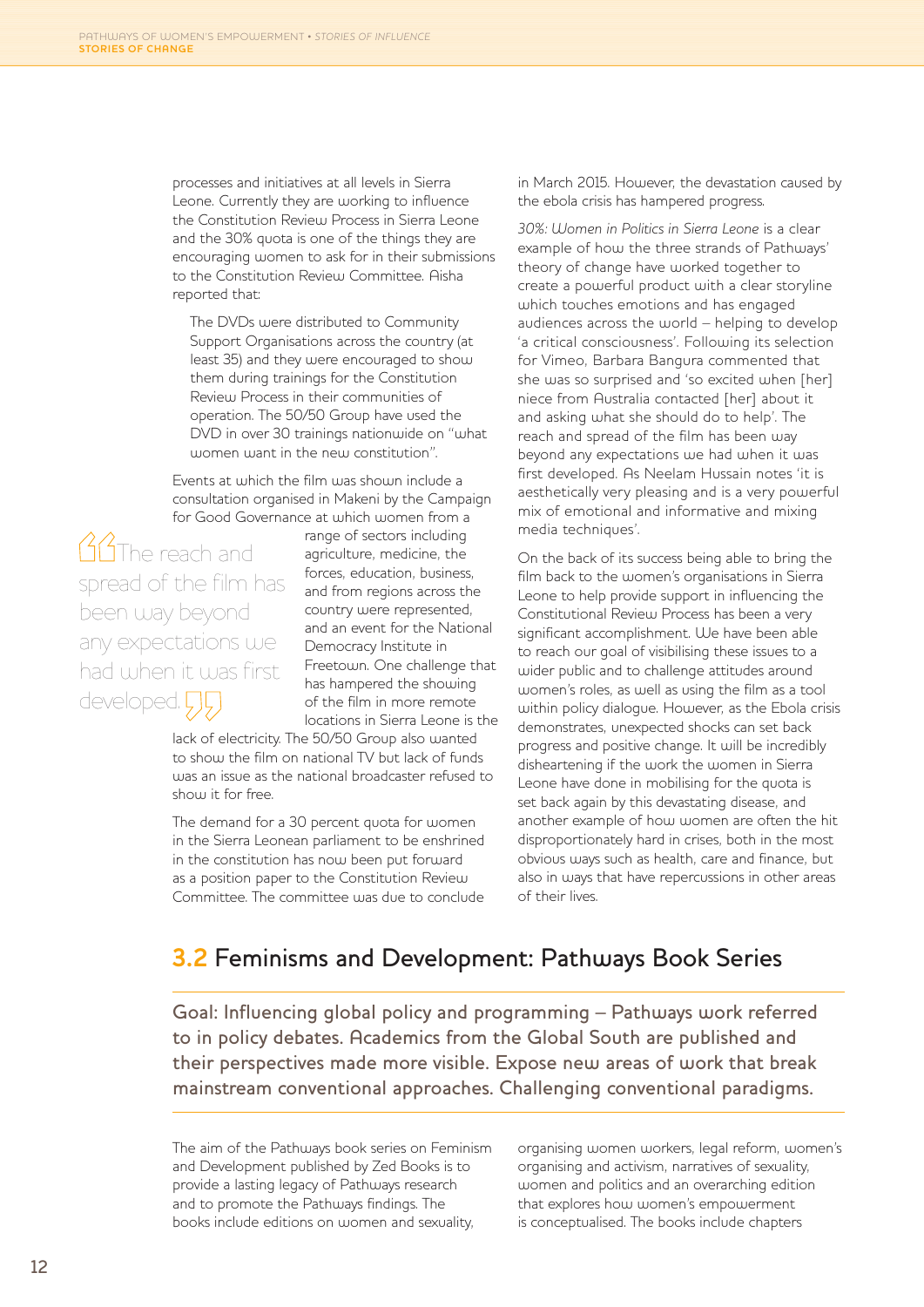

on most of the main aspects of the Pathways research. There is also an additional book, published by Practical Action and edited by Rosalind Eyben and Laura Turquet (from UN Women), on Feminists in Development Organizations that looks at the tactics and strategies employed by feminist bureaucrats in negotiating for women's rights in large development agencies.

The books are intended for a much more narrow development focused audience than our audio visual products like the Real World films, but their intention is to add to and influence existing debates on women's empowerment and to provide a resource for years to come. As they have just been published in the last year it is still too early to analyse impact, but three of the books: *Women and Sexuality*: *The Political Power of Pleasure, Voicing Demands*: *Feminist Activism in Transitional Contexts*, and *Feminisms, Empowerment and Development: Changing Women's Lives* have already been recommended by The Guardian as significant development readers. *Women in Politics: Gender, Power and Development*, edited by Mariz Tadros which was published in May this year has already sold more than 350 copies and was recommended by *The Guardian* as a development studies book for students to read. Mariz Tadros was invited to the

UK Department for International Development annual review day and asked to talk about her work on politics. Thus the books provide empirical substance in order to engage in policy spaces.

The books have been widely distributed within UN Women and with the Progress of the World's Women Report Team. They are likely to be referenced within the forthcoming Progress of the World's Women report due to be published at the

 $\acute{}$  1 $\acute{}$ The aim of the

on Feminism and

research. **L** J L

Pathways book series

Development published by Zed Books is to provide a lasting legacy of Pathways

end of March 2015, they are also beginning to be referenced in journal articles and reports, including an ODI report on Progress on Women's Empowerment.

UN Women are drawing on findings from the Egyptian conditional cash transfers (CCTs) project managed by Pathways

Middle East convenor, Hania Sholkamy (Sholkamy 2014) for the Progress of the World's Women report. The edition is on women's economic and social rights, with a particular focus on women's right to social security and the CCTs project is to be

Beyond 2015: Pathways to a Gender Just World conference, Matters of the Earth.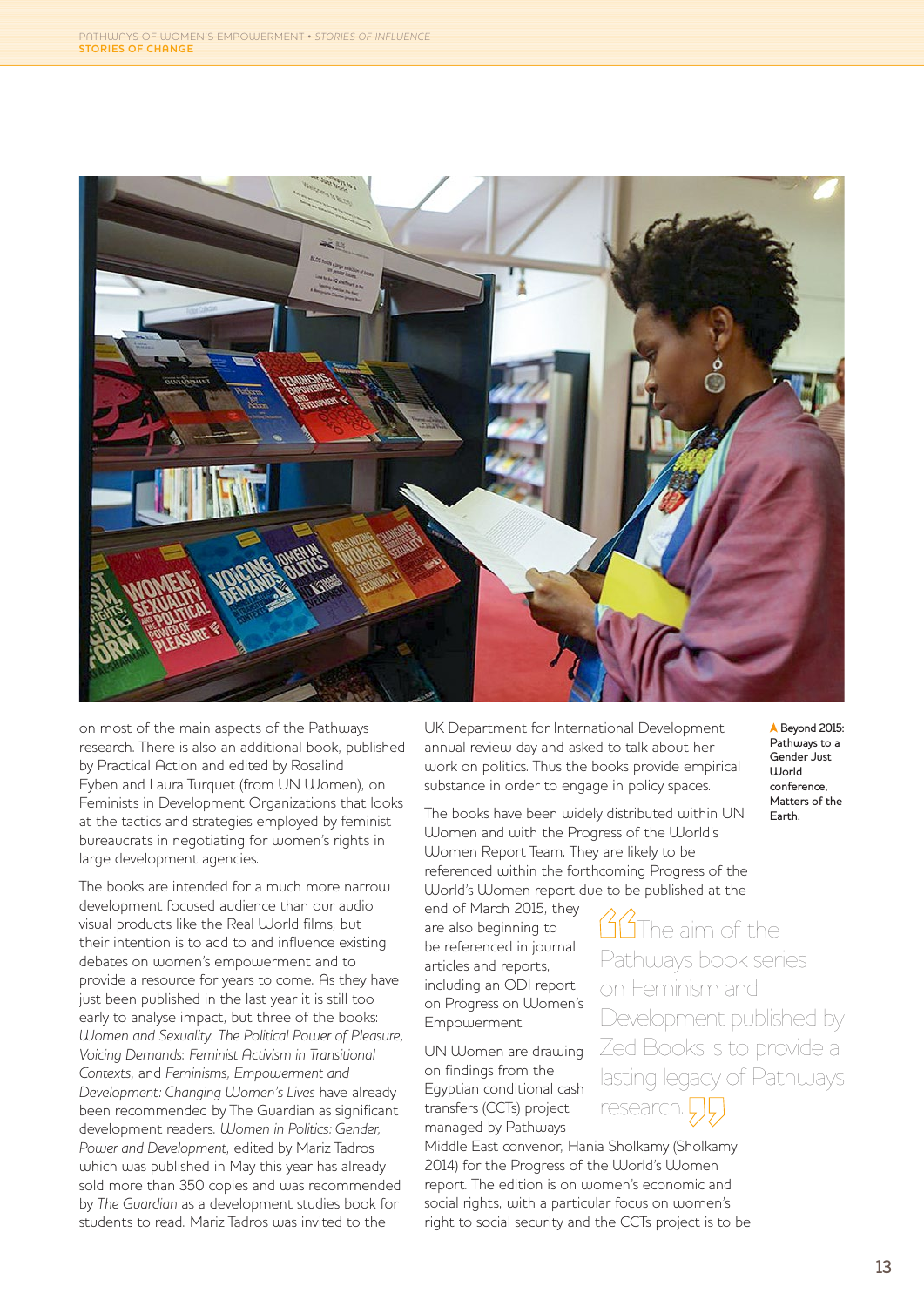included as a case study opening a chapter about how feminist activism has brought about change within social protection, challenging the structures of constraint.

The CCTs programme introduced in Ain el-Sira, Cairo in 2009 was one of the first of its kind to be launched in the Arab world and was shaped by

**GGThe programme** had an explicitly feminist design that tried to take into account gender critiques of other CCT schemes. 515

a Pathways conference which brought together experts from Brazil, Mexico and Ecuador. The programme had an explicitly feminist design that tried to take into account gender critiques of other CCT schemes. For example, while the female heads of household received the cash transfer and were responsible for the fulfilment of programme conditions, emphasis was placed on other

interventions to alleviate burdens placed on them, so that they were compensated for any time spent fulfilling programme conditions, and the programme promoted a sense of citizenship with female beneficiaries that was central the scheme.

For Progress, UN Women are looking for stories that exemplify progressive change, but also want to highlight the different 'pathways' for achieving that change and the different types of actors that are involved (feminist researchers, policymakers, activists etc). The CCT programme in Ain el-Sira that Hania Sholkamy pioneered appealed to UN Women as a case study, not only because of the content of the programme and the ways in which it was designed with women's rights at the centre, but also because of the way that it came about – bringing in ideas from the Brazilian context, the framing of the policy so that it was acceptable to

**A** A lot of what Pathways has done has been the foundation of what we have been learning for the last nine months. 55

government and families, but also transformative for women.

UN Women will also be drawing on Pathways' study of the Chapeu de Palha scheme in Brazil. This innovative training programme offers female sugar cane workers in north-eastern Brazil training in non-traditional jobs like welding, soldering, electrical work and taxi driving, using the

time between the harvests to change women's prospects, with transformational effects. Pathways produced a film from the study in 2012, *A Quiet Revolution*, which has been shown to UN Women. The Progress team found the Chapeu de Palha

scheme interesting for two reasons: firstly the content of the programme which goes far beyond the usual women's economic empowerment approach to challenge stereotypes, address rural women's poverty, and bring about transformative change; and secondly, because a feminist bureaucrat has been so instrumental in designing and implementing the programme. Cristina Buarque, the Pernambuco State Secretary for Women's Policies, who is behind the programme was recognised by the UN with a first prize for excellence in gender-sensitive public service delivery (IDS 2012).

UN Women have already connected with Pathways research on work in producing a significant report on findings from the Pathways survey work that was edited by Naila Kabeer with others from the Empowering Work Theme. *Paid Work, Women's Empowerment and Inclusive Growth* draws on the household survey data collected by Pathways in Egypt, Ghana and Bangladesh and provides insights into the 'resource' pathways that enhance women's agency and thereby contribute to the inclusiveness of the economic growth process.

The books have been successful in terms of being entry points into policy spaces and combined with our audio visual products has given the Pathways programme increased exposure. At a recent book launch for *Feminists in Development Organizations* which was held at UN Women, with around 100 people attending, one participant from another UN agency said 'since UN Women was founded this is the kind of space for debate we hoped would be created and this is the first time it has happened'. Our hope is that the books can continue to facilitate these kinds of debates.

Beyond having an influence on post-2015 debates on enhancing women's empowerment through their being cited in significant reports and included in debates, the hope for the books is that they will continue to influence new generations of policy makers through being a resource for education. The aim is that they will make students think differently about context, about understanding women's lived realities, about what constitutes women's empowerment. A University of Sussex Masters student at the Pathways conference on Beyond 2015 held in May at the Institute of Development Studies (Hawkins and Edwards 2014), commented: 'A lot of what Pathways has done has been the foundation of what we have been learning for the last nine months'. This lasting legacy leads us on to the next story of change, the Pathways Learning Platform.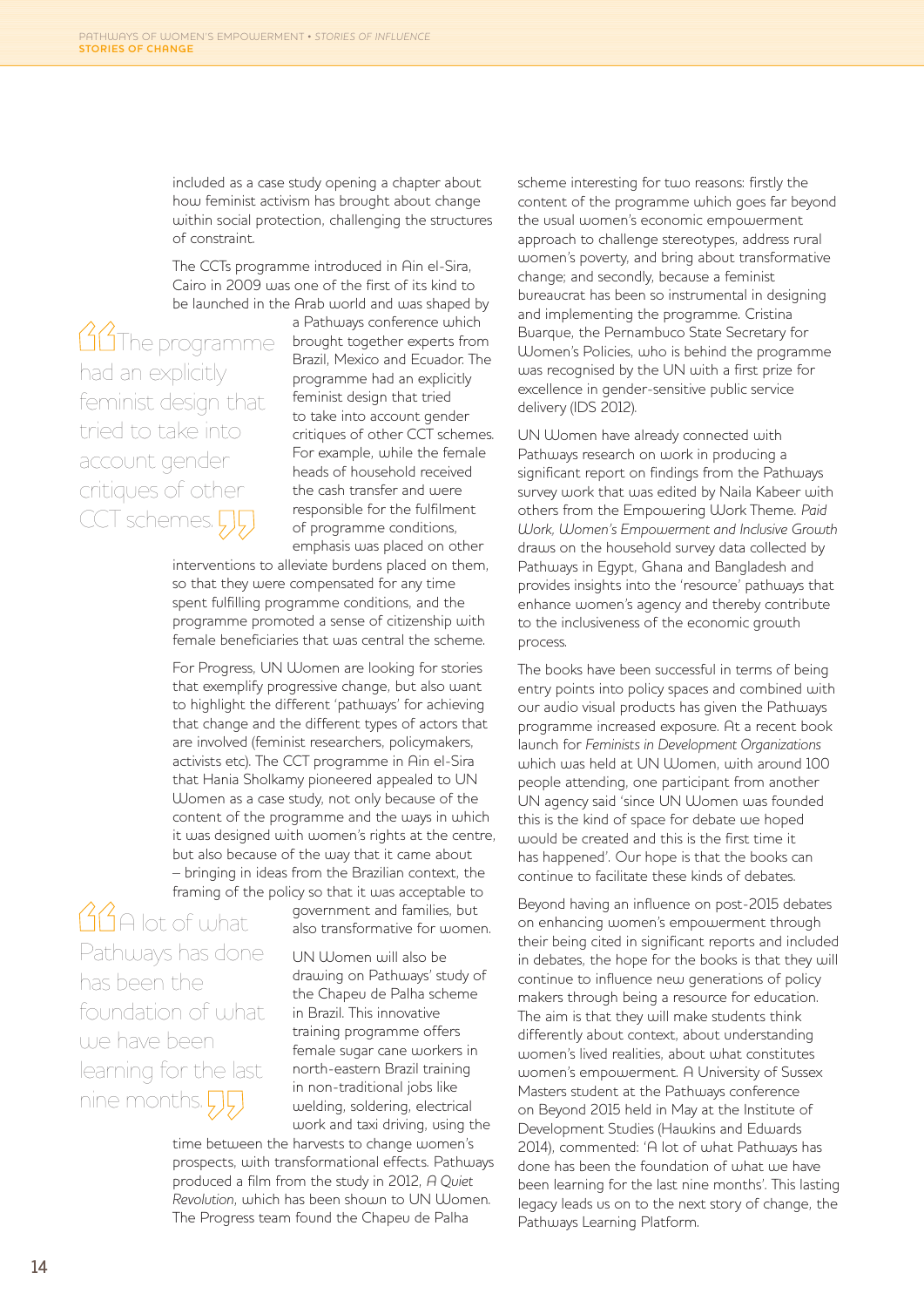15

#### **3.3** Pathways Learning Platform

Goal: Challenging stereotypes – offering students a wider perspective of women's realities. Influencing the development education curriculum.

One aim of the Pathways programme has been to influence gender teaching and provide new resources for students. We believe influencing students is an important opportunity for future change as in a learning environment the new generation of thinkers are more open to hearing different points of view. The Pathways Learning Platform website was developed with this in mind, initially aimed at school age children, it was further developed to include graduate students and can be adapted for use in wider training situations. It helps fill a resource gap in teaching on development issues to children aged 11-18. Many of the educational resources up to now have covered broader subjects such as micro credit, but by repurposing Pathways research and research products such as the book series we have been able to develop much more inspiring and nuanced resource materials around issues of women's empowerment and gender equity.

The success behind the platform is the same theory behind *30%: Women and Politics in Sierra Leone,* working with 'unusual suspects'. For the platform we linked up with a former secondary school teacher, Natalie Jeffers, who is a specialist in developing curriculum materials. She was able to take the Pathways research and findings and work with it to fit into the specifications for various syllabuses including Key Stages 3, 4 and 5 in UK secondary schools and the International Baccalaureate. The adaptation was a long and challenging process in terms of the nuancing of the research, but putting this in an easily accessible and jargon-free language. This challenge was similar to the one faced with the Real World film and in a similar approach, Natalie interviewed researchers to get their perspective on the research and immersed herself within the programme's studies.

The platform is a free resource designed to engage learners, enhance teaching and save time on lesson or workshop planning and resources preparation. The unique platform is important

for all learners, as the materials within it give value to the stories of women embarking on personal journeys of empowerment, explore the rich variety of pathways available to women from different parts of the world, examine routes these women have taken and looks at what assistance they have had and whether this assistance has helped or hindered their journeys along the way. It draws on Pathways' impressive range of audio

visual material to help engage learners' minds and help them reassess what they might have heard from media sources about development issues and to direct them to develop their own thinking and make up their own minds on issues. This material includes the Real World films and also an archive of photographs from across the

Pathways' regions including photographs taken by domestic workers within the Pathways 'Organising Domestic Workers' project in Brazil. The images really help students to get in touch with the lives

**A** Screen capture from the Pathways Learning Platform, Matters of the Earth.

Modules The 12 Findings How To Use Teach: Other Groups Q Welcome to Pathways Learning Platform Resources and activities to help you teach and learn



This learning platform is unique in its delivery and<br>approach and will reinvigorate your teaching of gender<br>studies, inequality, women's empowerment, politics,<br>women in work, workers rights, equality, justice, women'<br>repre

Welcome To This Learning Platform

Pathways Learning Platt



 $\bullet$ 



Understanding and Evolving Empowerment

How Do I Use This Site?

es This Relate To My Currico



**M**UJe believe

influencing students is an

important opportunity for future change as in a learning environment the

thinkers are more open

new generation of

to hearing different

points of view. 55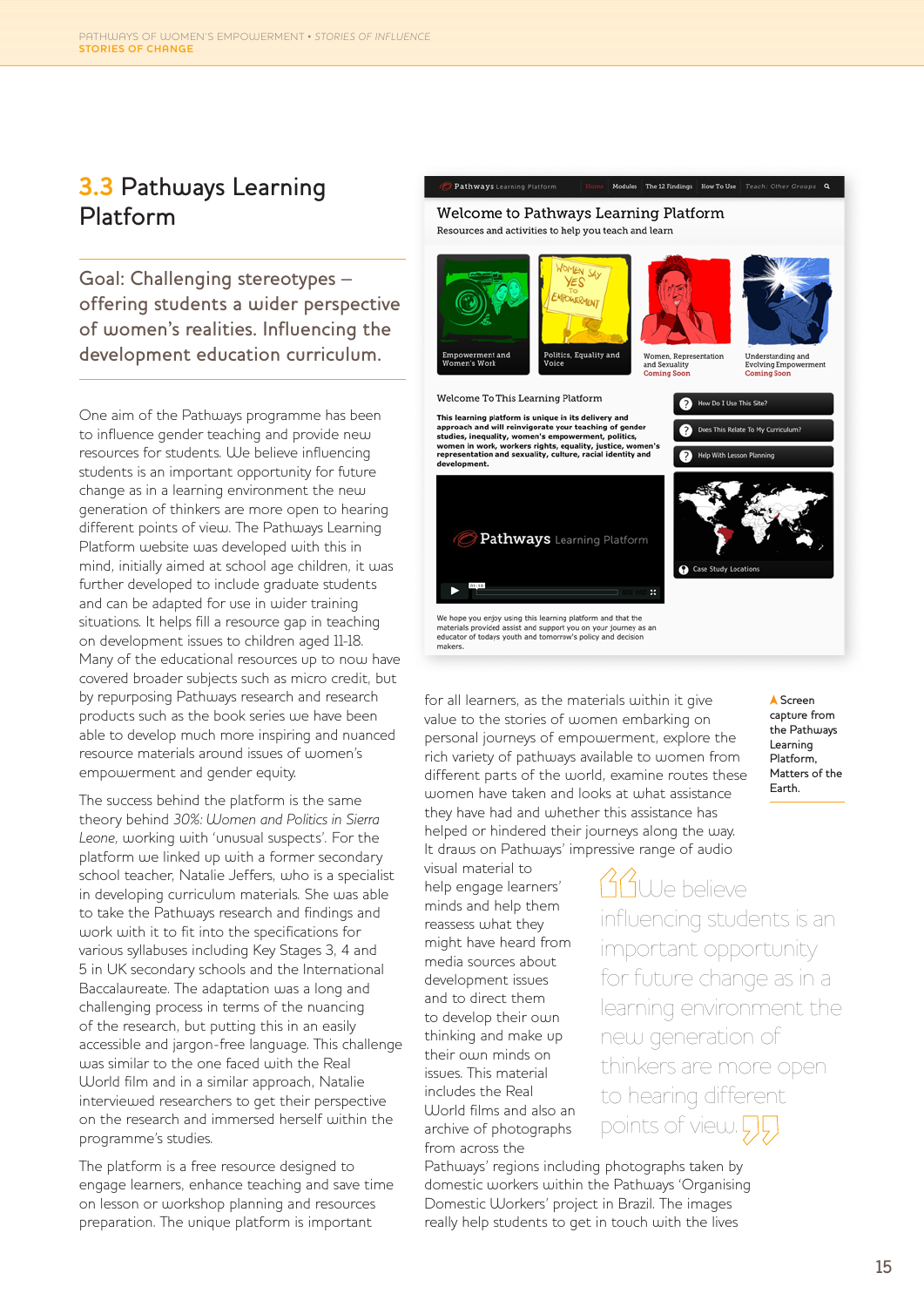of real women, especially as these photographs were taken by the women themselves so they captured images which were significant to them. As well as creating critical consciousness for the domestic workers who engaged in the project in the first place, exposure to the images develops a

**GG**The images really help students to get in touch with the lives of real women, especially as these photographs were taken by the women themselves so they captured images which were significant to them. 55

new consciousness for the students as they consume what the women have produced.

Andrea Cornwall, Pathways' Director has said, 'We believe that it is essential, if we are to support women in empowering themselves, that we keep developing our understanding and knowledge of the journeys taken by women and not just reflect on the destination arrived. Through this learning platform women's pathways of

change have been made visible and we offer these materials in the hope that others will use and build on the knowledge within, to inspire a radical shift in policy and practice'.

Within the platform there are four modules exploring: Empowerment and Women's Work; Politics, Equality and Voice; Women, Representation and Sexuality; and Understanding and Evolving Empowerment, drawing on materials from each of the themes of the Pathways' work.

Modules contain case studies from ten countries, a wide selection of engaging resources – including films, photo galleries, info graphics, timelines, text resources, interactive comics and a range of flexible activities that vary in length of time, learning styles and skills. The Platform has been designed with usability and accessibility in mind. It can be used in lessons or workshops, by groups or independently outside of the learning environment on a range of devices.

All resources can be downloaded and then used without Internet connection and every resource and activity is also included in vibrant specially designed workbooks. These features allow users complete flexibility in how they choose to teach and engage with the learning materials within this platform. A lesson planning document and 'How to Use' instructional film is included to enhance understanding and provide further support to educators and learners. The website is filtered to be age and content appropriate. Non-school

age learners, community groups, women's organisations, those facilitating workshops and those studying gender related undergraduate programmes can access resources under the 'other groups' category. The learning platform offers flexible learning materials for others to use and build on to inspire a radical shift in policy and practice.

The learning platform was launched to coincide with International Women's Day 2014. It had already been piloted in countries including Vietnam, Thailand and Tanzania and was picked up almost immediately on its launch by a school in the Dominican Republic.

The Widening Participation programme at the University of Sussex has now provided additional funding to help develop and expand the Platform and Natalie has provided training and introduction sessions to a number of schools within Sussex in the UK.

The learning platform has enabled our research to a reach wider, important, educational audience and the feedback received from schools is that it is opening students' eyes to wider themes and issues on gender equality. Students have said that they enjoy using more thought-provoking and real life experiences in their lesson plans. There is a risk that we can't control how the material is adapted or used, but this risk is mitigated by providing suggested lesson plans. However, it is also outweighed by the opportunity of at least entering these spaces and attempting to give future generations new perspectives on women's rights and gender relations.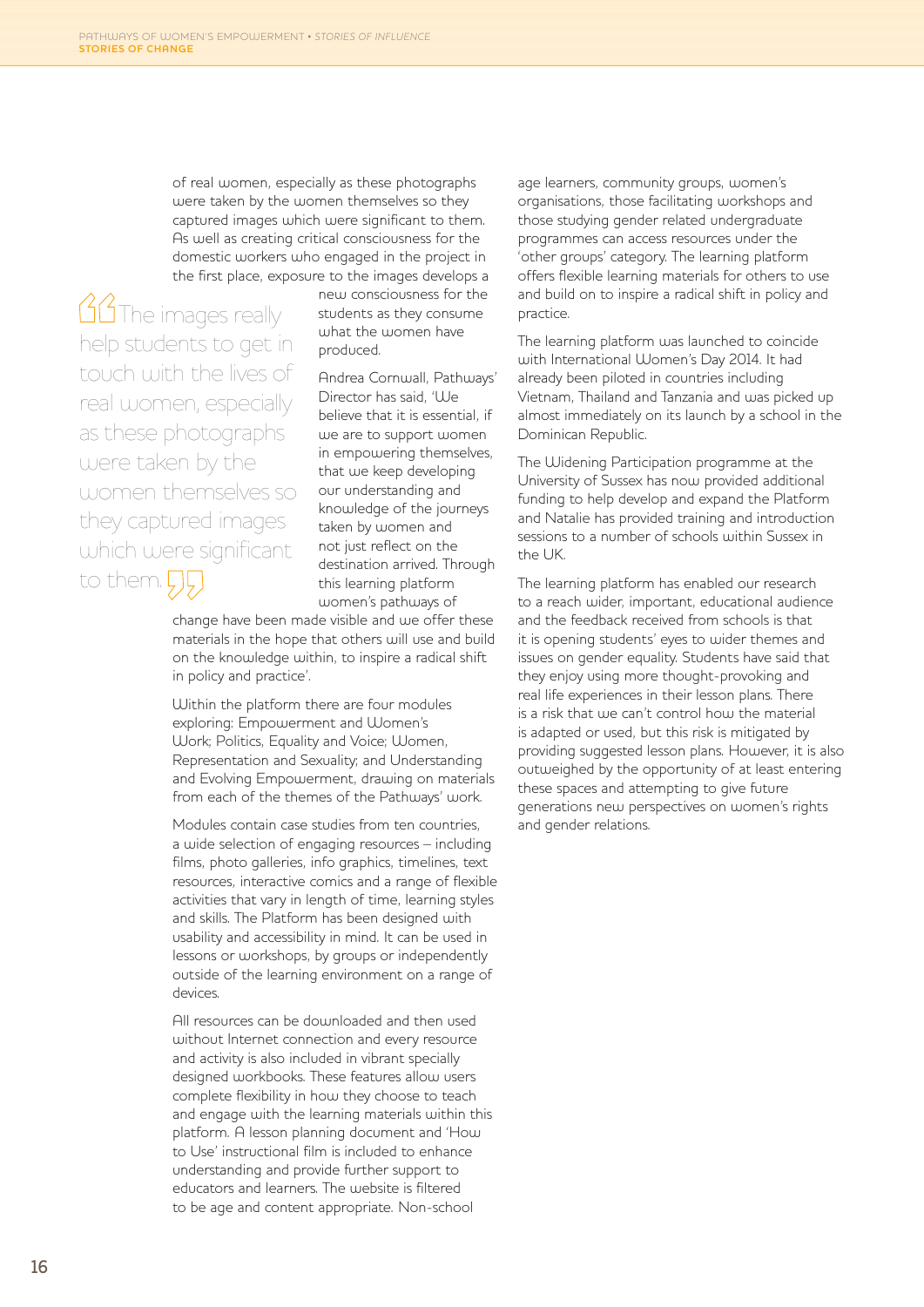### **4** Conclusion

elationships are an important aspect of our stories of change – building relationships of trust between partners; developing new relationships with professionals outside of development; and the existing relationships our partners are able to draw on within the wider development sector to share our research. We stress the importance of relationships in our work on women's empowerment. Efforts to promote positive change in women's lives won't work if implementers approach women as one group – separate from the relationships and interconnections of their lives.

These interconnections are key in terms of influencing. Using both the invited spaces of development such as Forum 2012 in The Hague, UN meetings in Geneva and Vienna, the AWID Forum in Istanbul, and the Commission on the Status of Women meetings in New York, as well as the informal spaces of serendipitous meetings and informal networking to challenge and provoke questions of policy.

Pathways of Women's Empowerment recognises the fundamental importance of women's organising to achieving positive change. Our research findings have underlined this and within the GPS programme we have sought to strengthen our links and alliances with women's movements. Moving forward, we hope to

continue to support these groups in their work.

Ambition has been a learning for Pathways in two ways. Firstly, we have been guilty of being overly ambitious in terms of workload and projects which we took on, which led to many members becoming over-committed and self-exploiting. We were also, however, accused of being overly ambitious in terms of the audience we wanted to reach when we said 'the general public'. We have, to some extent, been proved right with the 30% film and this was down to a whole range of factors, but the relationship with creative professionals was key.

Changing attitudes and structures of constraint, and contesting entrenched stereotypes are extremely challenging and long-term tasks but by representing alternative more positive ways of being and demonstrating more equitable approaches, such as the Egyptian cash conditional cash transfers project and the Chapeu de Palha scheme, we hope we can attempt to positively influence this process. Pathways aims to leave a legacy of images and films which present women's lives in a more realistic and positive light as well as revealing the complexity of their lives and challenging development stereotypes. We also hope to continue to engage within policy spaces to deliver the messages and findings from the programme and also to the media through blogs and articles.

**BB** Pathways aims to leave a legacy of images and films which present women's lives in a more realistic and positive light as well as revealing the complexity of their lives and challenging development stereotypes. 55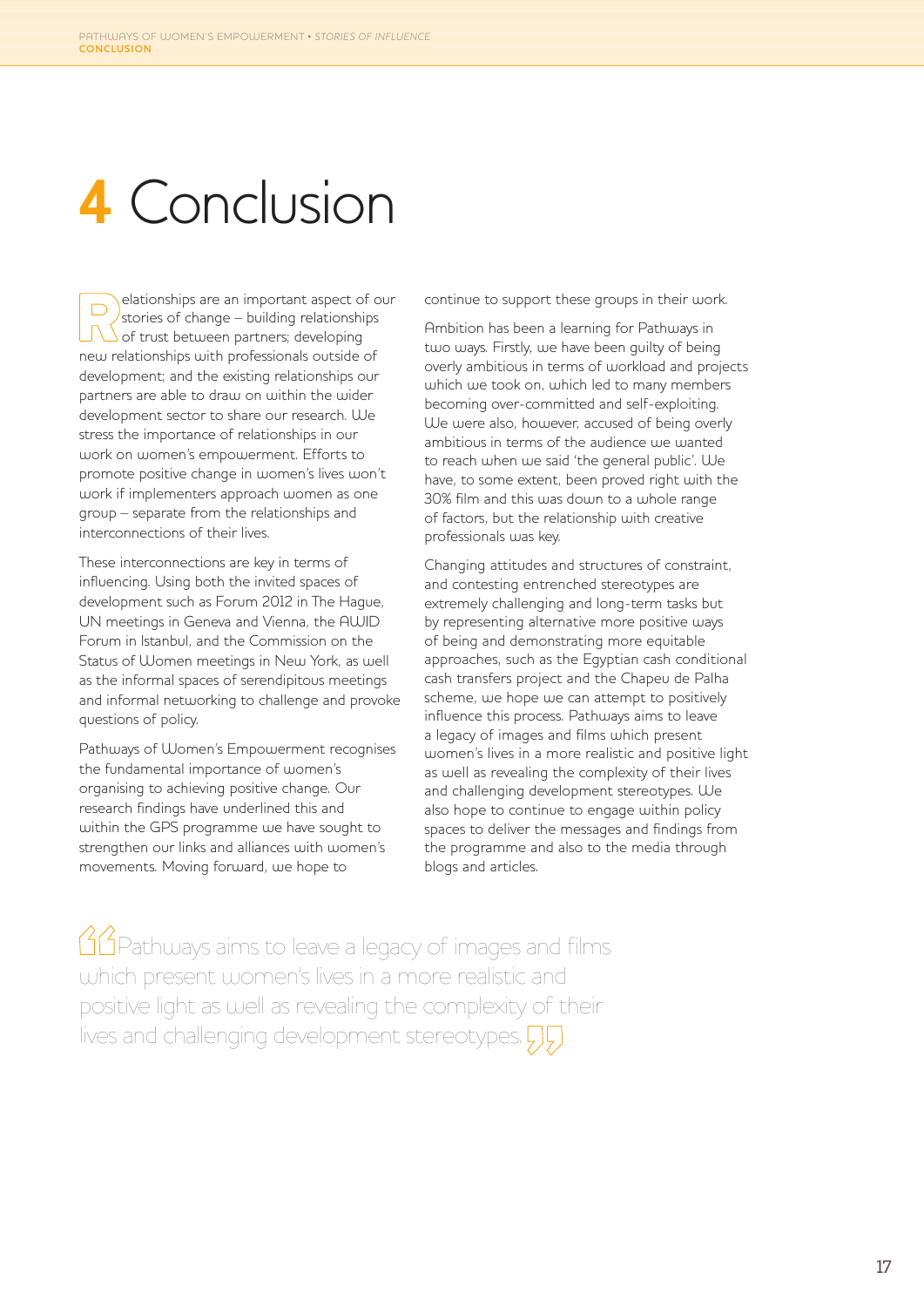### **References**

Azim, F. and Rahim, S. (2009) 'Women on the Move: Photo Essay', Inter-Asia Cultural Studies, 10.3: 460-70

BRAC Development Institute (no date) 'Bhinno Rupe Purush (Images of Caring Men)', [http://interactions.eldis.org/unpaid-care-work/](http://interactions.eldis.org/unpaid-care-work/country-profiles/bangladesh/news-and-updates) [country-profiles/bangladesh/news-and-updates](http://interactions.eldis.org/unpaid-care-work/country-profiles/bangladesh/news-and-updates)

Cornwall, A. (2014) 'Women's Empowerment: What Works and Why?', UNU-WIDER Working Paper WP/2014/104, Helsinki: UNU-WIDER

Cornwall, A. and Sardenberg, C. (2014) 'Participatory Pathways: Researching Women's Empowerment in Salvador, Brazil', *Women's Studies International Forum*, 45: 7280

Edwards, J. (2014) 'We Cannot Give a Woman a Cow and Expect her to Change the World', The Guardian, [http://www.theguardian.com/](http://www.theguardian.com/global-development/poverty-matters/2014/jul/23/women-girl-summit-equality-world) [global-development/poverty-matters/2014/jul/23/](http://www.theguardian.com/global-development/poverty-matters/2014/jul/23/women-girl-summit-equality-world) [women-girl-summit-equality-world](http://www.theguardian.com/global-development/poverty-matters/2014/jul/23/women-girl-summit-equality-world)

Freire, P. (1970) *The Pedagogy of the Oppressed*, Harmondsworth: Penguin

Gaventa, J. (2004) 'Towards Participatory Governance: Assessing the Transformative Possibilities', in S. Hickey and G. Mohan (eds), *Participation: From Tyranny to Transformation?*, London: Zed Books.

Hawkins, K. and Edwards, J. (eds) (2014) *Beyond 2015: Pathways to a Gender Just World*, conference report, [http://www.pathwaysofempowerment.org/](http://www.pathwaysofempowerment.org/archive_resources/beyond-2015-pathways-to-a-gender-just-world) [archive\\_resources/beyond-2015-pathways](http://www.pathwaysofempowerment.org/archive_resources/beyond-2015-pathways-to-a-gender-just-world)[to-a-gender-just-world](http://www.pathwaysofempowerment.org/archive_resources/beyond-2015-pathways-to-a-gender-just-world)

Hudson, N. F. and Goetz, A M. (2014) 'Too Much that Can't be Said: Anne Marie Goetz in Conversation with Natalie Florea Hudson', *International Feminist Politics*, 16.2: 336-46

IDS (2012) 'Brazilian Feminist Bureaucrats recognised with UN Prize', 9 July, [http://www.ids.ac.uk/news/brazilian-feminist](http://www.ids.ac.uk/news/brazilian-feminist-bureaucrats-recognised-with-un-prize)[bureaucrats-recognised-with-un-prize](http://www.ids.ac.uk/news/brazilian-feminist-bureaucrats-recognised-with-un-prize)

Kabeer, N. and Huq, L. (2014) 'The Power of Relationships: Money, Love and Solidarity in a Landless Women's Organization in Rural Bangladesh', in A. Cornwall and J. Edwards (eds), *Feminisms, Empowerment and Development: Changing Women's Lives*, London: Zed Books

Kabeer, N. with R. Assaad, A. Darkwah, S. Mahmud, H. Sholkamy, S. Tasneem and D. Tsikata (2013) *Paid Work, Women's Empowerment and Inclusive Growth:* 

*Transforming the Structures of Constraint*, [http://www.](http://www.unwomen.org/en/digital-library/publications/2013/1/paid-work-womens-empowerment-and-inclusive-growth) [unwomen.org/en/digital-library/publications/2013/1/](http://www.unwomen.org/en/digital-library/publications/2013/1/paid-work-womens-empowerment-and-inclusive-growth) [paid-work-womens-empowerment-and-inclusive](http://www.unwomen.org/en/digital-library/publications/2013/1/paid-work-womens-empowerment-and-inclusive-growth)[growth,](http://www.unwomen.org/en/digital-library/publications/2013/1/paid-work-womens-empowerment-and-inclusive-growth) New York: UN Women

Kabeer, N. (2013) 'Rights, Capabilities and Collective Action: The 'Missing Ingredient' in the MDGs', expert paper prepared for UN Women Expert Group Meeting, Mexico, 21-24 October

Kelleher, D. and Rao, A. (no date) 'What is Gender at Work's Approach to Gender Equality and Institutional Change?', Toronto: Gender at Work Mansoor, K. and Cornwall, A. (2012) *A Quiet Revolution*, [https://www.youtube.com/](https://www.youtube.com/watch?v=3FuNGmS7Ack) [watch?v=3FuNGmS7Ack](https://www.youtube.com/watch?v=3FuNGmS7Ack) 

Pathways (2011) *Empowerment: A Journey not a Destination*, Final Synthesis Report to DFID, Brighton: Pathways of Women's Empowerment

Sholkamy, H. (2014) 'Steady Money, State Support and Respect can Equal Women's Empowerment in Egypt', in A. Cornwall and J. Edwards (eds), *Feminisms, Empowerment and Development: Changing Women's Lives*, London: Zed Books Sholkamy, H. (2010) 'Power, Politics and Development in the Arab Context: Or how can Rearing Chicks Change Patriarchy', Development, 53.2: 2548

Tadros, M. (2014) 'Gender Activism must be taken out of Posh Hotels and into the Mainstream', The Guardian, [http://www.theguardian.com/global](http://www.theguardian.com/global-development/poverty-matters/2014/mar/24/gender-activism-posh-hotels-people)[development/poverty-matters/2014/mar/24/](http://www.theguardian.com/global-development/poverty-matters/2014/mar/24/gender-activism-posh-hotels-people) [gender-activism-posh-hotels-people](http://www.theguardian.com/global-development/poverty-matters/2014/mar/24/gender-activism-posh-hotels-people)

Tadros, M. (2013a) 'Politically Motivated Sexual Assault: The Egypt Story none want to hear', *The Guardian*, [http://www.theguardian.com/](http://www.theguardian.com/global-development/poverty-matters/2013/mar/11/politically-motivated-sexual-assault-egypt) [global-development/poverty-matters/2013/mar/11/](http://www.theguardian.com/global-development/poverty-matters/2013/mar/11/politically-motivated-sexual-assault-egypt) [politically-motivated-sexual-assault-egypt](http://www.theguardian.com/global-development/poverty-matters/2013/mar/11/politically-motivated-sexual-assault-egypt)

Tadros, M. (2013b) 'Why does the World ignore Violence against Women in Public Spaces?', *The Guardian*, [http://www.theguardian.com/global](http://www.theguardian.com/global-development/poverty-matters/2013/dec/02/world-ignore-violence-against-arab-women)[development/poverty-matters/2013/dec/02/](http://www.theguardian.com/global-development/poverty-matters/2013/dec/02/world-ignore-violence-against-arab-women) [world-ignore-violence-against-arab-women](http://www.theguardian.com/global-development/poverty-matters/2013/dec/02/world-ignore-violence-against-arab-women)

Tadros, M. (2013c) 'Witness Accounts to Politically Motivated Sexual Assault in Egypt', <http://vimeo.com/pathwayswe>

Tadros, M. (2012) 'To Politically Empower Women on a Global Scale we need more than Quotas', *The Guardian*, [http://www.theguardian.com/global](http://www.theguardian.com/global-development/poverty-matters/2012/mar/08/political-empower-women-egypt)[development/poverty-matters/2012/mar/08/](http://www.theguardian.com/global-development/poverty-matters/2012/mar/08/political-empower-women-egypt) [political-empower-women-egypt](http://www.theguardian.com/global-development/poverty-matters/2012/mar/08/political-empower-women-egypt)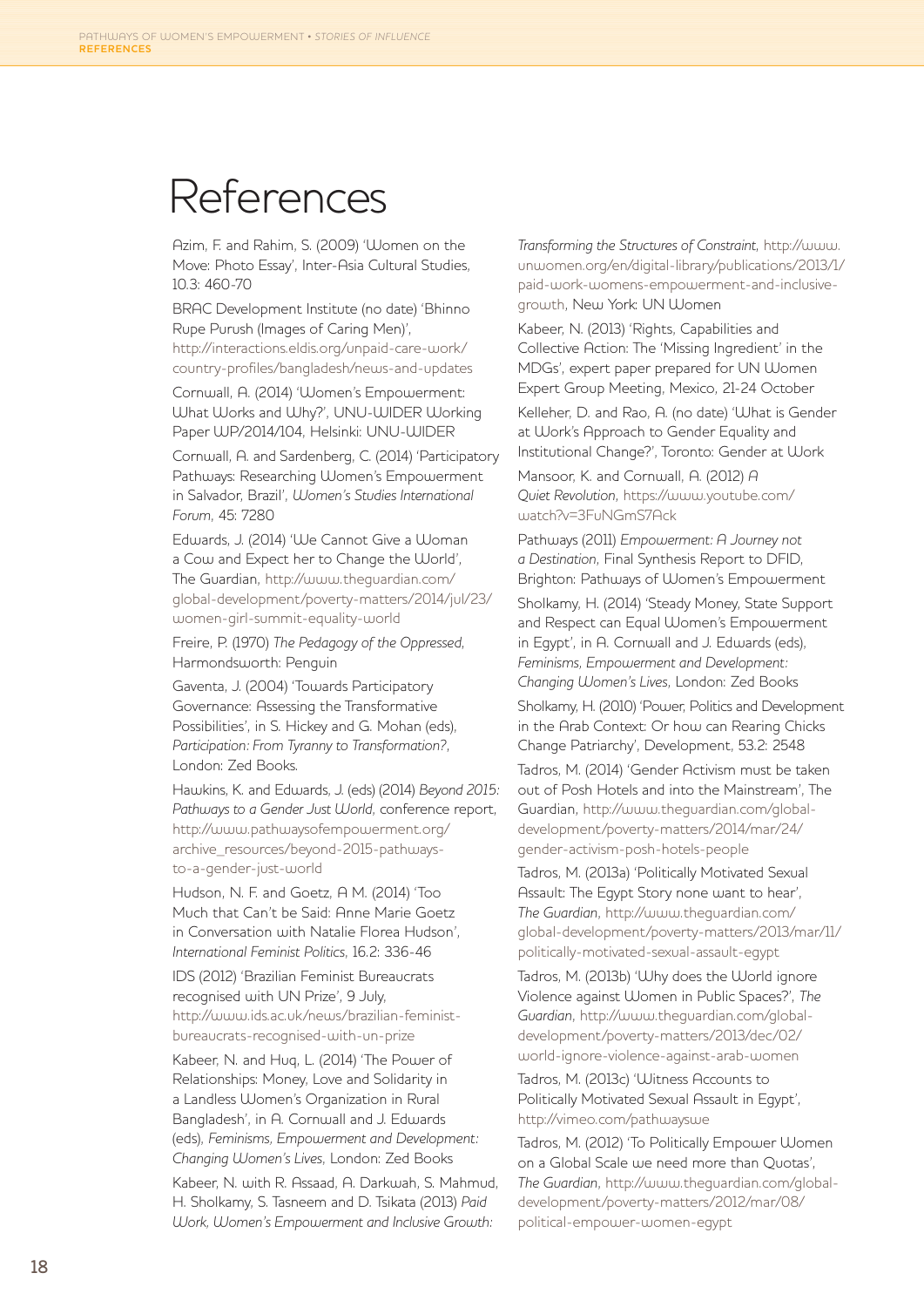The Gender, Power and Sexuality – Connecting Local Voices to Global Arenas for Equality and Rights programme (GPS) is coordinated by the Institute of Development Studies (IDS) and funded by the Swedish International Development Cooperation Agency (SIDA). The aim of the programme is to influence norms and institutions at global and local levels to more effectively tackle the challenge of achieving gender equality.

Pathways of Women's Empowerment was established in 2006 as an international research and communications programme supported by UKAid from the UK Department for International Development and coordinated by the Institute of Development Studies with regional hubs in Latin America, the Middle East, South Asia and West Africa coordinated by the Nucleus for Interdisciplinary Women's Studies, Federal University of Bahia, Brazil, the Social Research Center, American University in Cairo, the BRAC Development Institute, BRAC University (the coordination team have now moved to the Centre for Gender and Social Transformation (CGST) at BRAC Institute of Governance and Development (BIGD), Bangladesh), and the Centre for Gender Studies and Advocacy (CEGENSA), University of Ghana. The Pathways of Women's Empowerment programme was funded as a work stream under the GPS programme from 2011-2014.